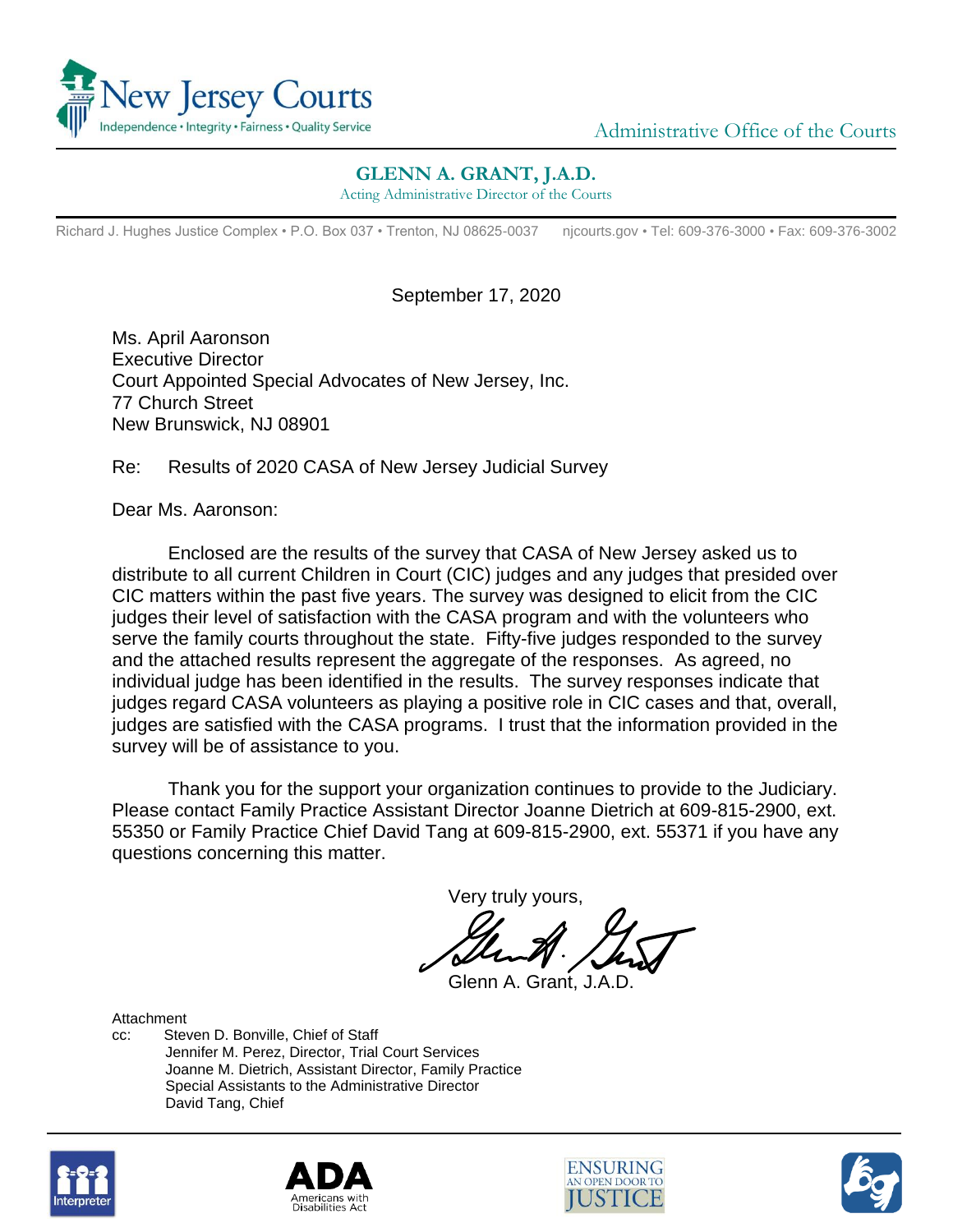*Questions 1 through 9 ask for demographic information about your service to the Judiciary as a Children-In-Court Judge. Please note these questions are not mandatory. Any responses provided will be aggregated and used solely for the purposes of evaluating and improving CASA's programming.*

| <b>Answer Choices</b>         | <b>Number</b> | <b>Percent</b> |
|-------------------------------|---------------|----------------|
| Female                        | 24            | 44%            |
| Male                          | 28            | 52%            |
| Gender non-conforming         |               | 0%             |
| Prefer not to answer          | 2             | 4%             |
| Prefer to self-describe:      |               | 0%             |
| <b>Total Number of Judges</b> |               |                |
| that Responded                | 54            | 100%           |
| <b>Blanks</b>                 |               |                |

1. What is your gender identity?

2. What is your age? (please skip if you prefer not to answer): \_\_\_\_\_\_\_\_\_\_\_\_\_\_\_\_

| Age<br>$\frac{44}{46}$<br>$\frac{53}{54}$<br>$\frac{54}{11}$ | <b>Number</b>                                                                                                                                                                                                     |
|--------------------------------------------------------------|-------------------------------------------------------------------------------------------------------------------------------------------------------------------------------------------------------------------|
|                                                              |                                                                                                                                                                                                                   |
|                                                              | $\frac{1}{2}$ $\frac{1}{1}$ $\frac{1}{3}$ $\frac{5}{5}$ $\frac{2}{4}$ $\frac{4}{2}$ $\frac{4}{4}$ $\frac{1}{1}$ $\frac{4}{4}$ $\frac{1}{1}$ $\frac{2}{4}$ $\frac{4}{1}$ $\frac{1}{2}$ $\frac{1}{1}$ $\frac{1}{1}$ |
|                                                              |                                                                                                                                                                                                                   |
|                                                              |                                                                                                                                                                                                                   |
|                                                              |                                                                                                                                                                                                                   |
|                                                              |                                                                                                                                                                                                                   |
|                                                              |                                                                                                                                                                                                                   |
|                                                              |                                                                                                                                                                                                                   |
|                                                              |                                                                                                                                                                                                                   |
|                                                              |                                                                                                                                                                                                                   |
|                                                              |                                                                                                                                                                                                                   |
|                                                              |                                                                                                                                                                                                                   |
|                                                              |                                                                                                                                                                                                                   |
|                                                              |                                                                                                                                                                                                                   |
|                                                              |                                                                                                                                                                                                                   |
|                                                              |                                                                                                                                                                                                                   |
| $\frac{67}{68}$                                              |                                                                                                                                                                                                                   |
| $\frac{69}{70}$<br>$\frac{70}{71}$                           |                                                                                                                                                                                                                   |
|                                                              |                                                                                                                                                                                                                   |
|                                                              |                                                                                                                                                                                                                   |
| $\frac{73}{74}$                                              |                                                                                                                                                                                                                   |
|                                                              | $\overline{1}$                                                                                                                                                                                                    |
| $\overline{76}$                                              | 1                                                                                                                                                                                                                 |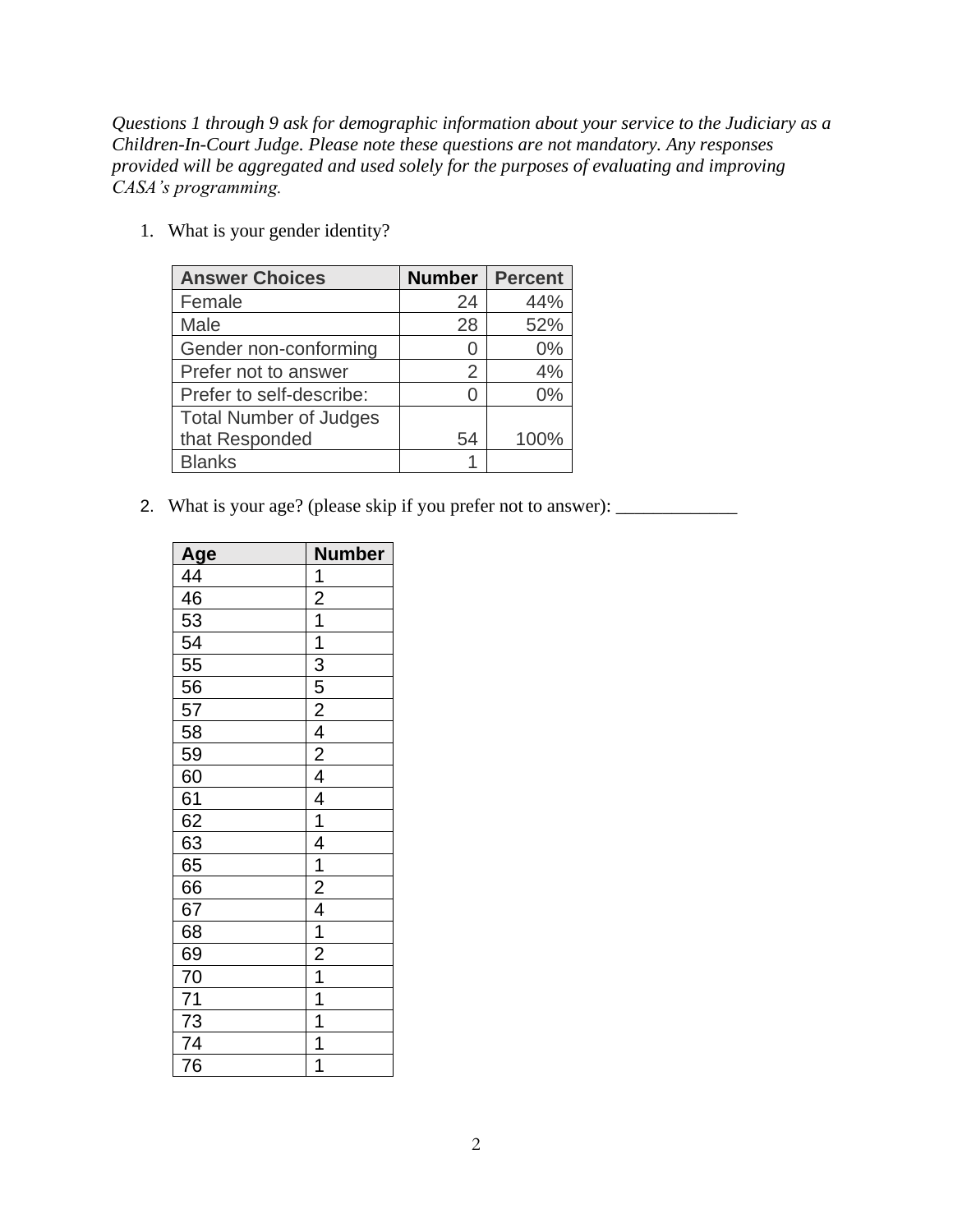| <b>Total Number</b><br>of Judges<br>that<br>Responded | 49 |
|-------------------------------------------------------|----|
| <b>Blanks</b>                                         |    |

3. How do you identify your race? (select all that apply)

| <b>Answer Choices</b>            | <b>Number</b> |
|----------------------------------|---------------|
| White                            | 46            |
| <b>Black or African American</b> | 3             |
| Asian or Pacific Islander        |               |
| Native American or Alaskan       |               |
| <b>Native</b>                    |               |
| Prefer not to answer             | 3             |
| Other (please specify):          |               |
| Latino                           |               |
| Subtotal of Judges that          |               |
| Selected 1 Option                | 53            |
| Judges that Selected More than   |               |
| 1 Option ('White' and 'Prefer    |               |
| Not to Answer')                  |               |
| Grand Total of Judges that       |               |
| Responded                        | 54            |
| <b>Blanks</b>                    |               |

4. Do you identify as Hispanic?

| <b>Answer Choices</b>  | <b>Number</b> | <b>Percent</b> |
|------------------------|---------------|----------------|
| Yes                    |               | 2%             |
| <b>No</b>              | 50            | 93%            |
| Prefer not to answer   | 3             | 6%             |
| <b>Total Number of</b> |               |                |
| Judges that            |               |                |
| Responded              | 54            | 100%           |
| <b>Blanks</b>          |               |                |

5. In which counties do you currently (or have you) preside(d) over Children-In-Court matters? (select all that apply)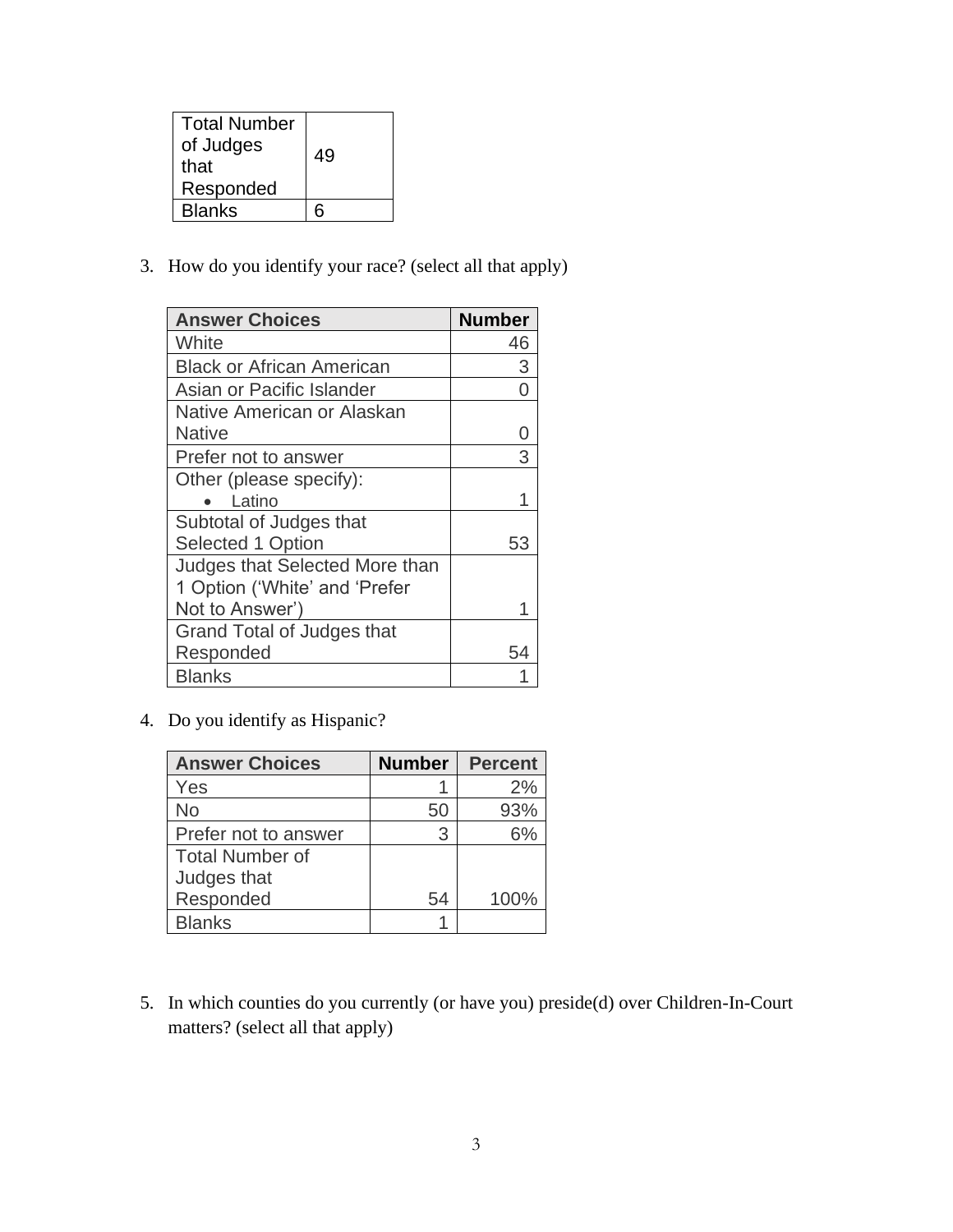|                        | <b>Number of Judges</b><br>that Preside or | <b>Percent of Judges</b>                          |
|------------------------|--------------------------------------------|---------------------------------------------------|
| <b>Answer Choices</b>  | <b>Have Presided in</b><br><b>County</b>   | that Preside or Have<br><b>Presided in County</b> |
| <b>Atlantic</b>        | 3                                          | 6%                                                |
| Bergen                 | 5                                          | 9%                                                |
| <b>Burlington</b>      | 6                                          | 11%                                               |
| Camden                 | $\overline{4}$                             | 8%                                                |
| Cape May               | $\overline{2}$                             | 4%                                                |
| Cumberland             | $\overline{2}$                             | 4%                                                |
| <b>Essex</b>           | 5                                          | 9%                                                |
| Gloucester             | 3                                          | 6%                                                |
| Hudson                 | 5                                          | 9%                                                |
| Hunterdon              | 1                                          | 2%                                                |
| <b>Mercer</b>          | $\overline{4}$                             | 8%                                                |
| <b>Middlesex</b>       | 3                                          | 6%                                                |
| Monmouth               | $\overline{2}$                             | 4%                                                |
| <b>Morris</b>          | $\overline{4}$                             | 8%                                                |
| Ocean                  | 3                                          | 6%                                                |
| Passaic                | $\overline{2}$                             | 4%                                                |
| Salem                  | 3                                          | 6%                                                |
| <b>Somerset</b>        | 1                                          | 2%                                                |
| <b>Sussex</b>          | $\overline{2}$                             | 4%                                                |
| Union                  | 4                                          | 8%                                                |
| Warren                 | $\overline{0}$                             | 0%                                                |
| <b>Total Number of</b> |                                            |                                                   |
| Judges that            |                                            |                                                   |
| Responded              | 53                                         |                                                   |
| <b>Blanks</b>          | $\overline{2}$                             |                                                   |

6. How long have you been a judge?

| <b>Answer</b>          |               |                |
|------------------------|---------------|----------------|
| <b>Choices</b>         | <b>Number</b> | <b>Percent</b> |
| 0 to 1 year            |               | 0%             |
| 1 to 3 years           | 6             | 11%            |
| 3 to 5 years           | 9             | 16%            |
| 5 to 10 years          | 18            | 33%            |
| More than 10           |               |                |
| years                  | 22            | 40%            |
| <b>Total Number of</b> |               |                |
| Judges that            |               |                |
| Responded              | 55            | 100%           |
| <b>Blanks</b>          |               |                |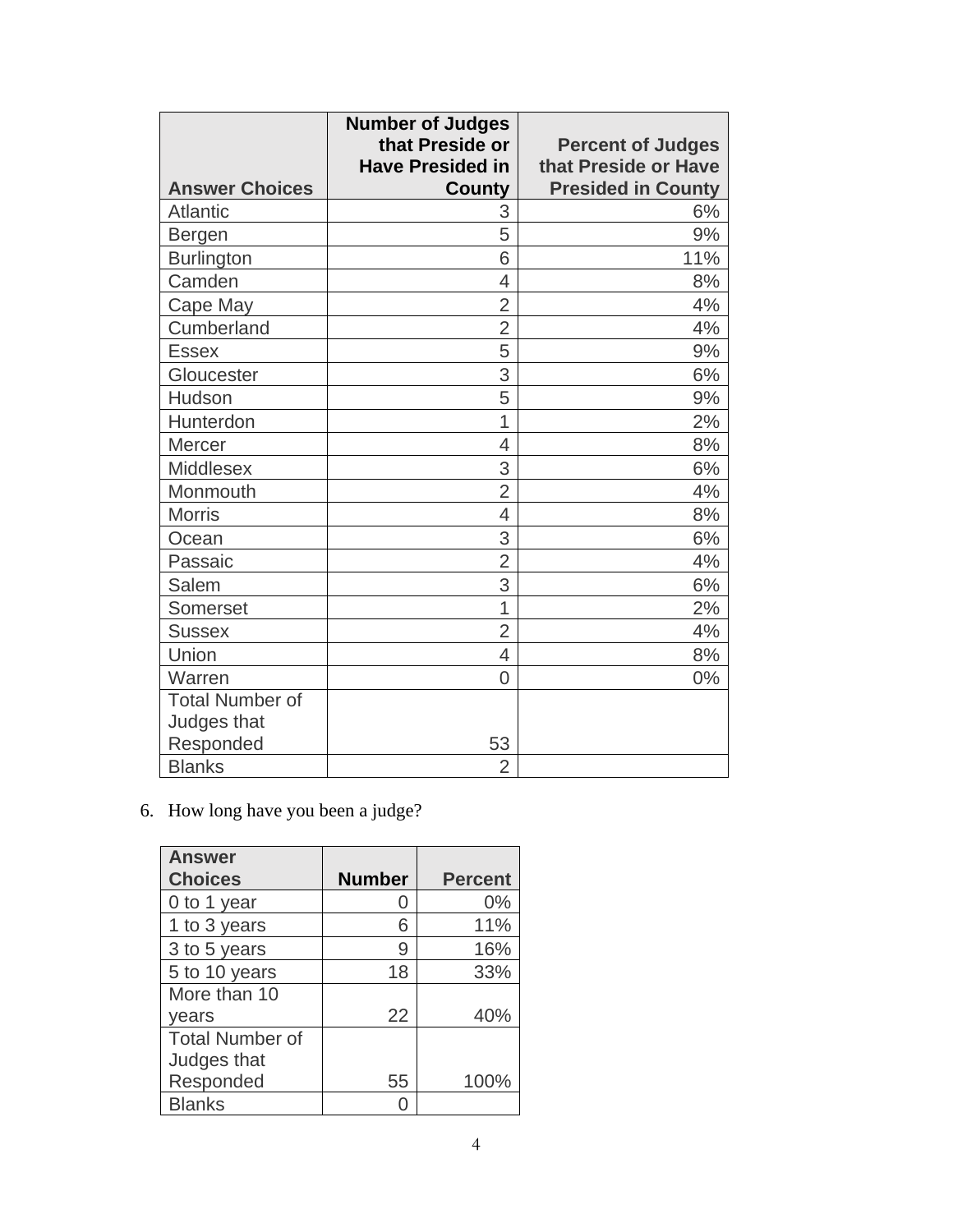| <b>Answer Choices</b>  | <b>Number</b> | <b>Percent</b> |
|------------------------|---------------|----------------|
| 0 to 1 year            | 10            | 19%            |
| 1 to 3 years           | 13            | 24%            |
| 3 to 5 years           | 11            | 20%            |
| 5 to 10 years          | 14            | 26%            |
| More than 10 years     | 6             | 11%            |
| <b>Total Number of</b> |               |                |
| Judges that            |               |                |
| Responded              | 54            | 100%           |
| <b>Blanks</b>          |               |                |

7. How many years have you been (or were you) a Children in Court Judge?

8. In total, how many years have you worked with CASA in your court?

| <b>Answer</b>          |               |                |
|------------------------|---------------|----------------|
| <b>Choices</b>         | <b>Number</b> | <b>Percent</b> |
| 0 to 1 year            | 10            | 18%            |
| 1 to 3 years           | 13            | 24%            |
| 3 to 5 years           | 12            | 22%            |
| 5 to 10 years          | 16            | 29%            |
| More than 10           |               |                |
| years                  | 4             | 7%             |
| <b>Total Number of</b> |               |                |
| Judges that            |               |                |
| Responded              | 55            | 100%           |
| <b>Blanks</b>          |               |                |

9. On average, during the most recent 12-month period that you heard CIC cases, what percentage of your cases had a CASA advocate assigned?

| <b>Answer Choices</b>  | <b>Number</b> | <b>Percent</b> |
|------------------------|---------------|----------------|
| 0%                     | 3             | 5%             |
| 1%-25%                 | 18            | 33%            |
| 26%-50%                | 11            | 20%            |
| 51%-75%                | 14            | 25%            |
| 76%-99%                | 3             | 5%             |
| 100%                   | 1             | 2%             |
| <b>Unsure</b>          | 5             | 9%             |
| <b>Total Number of</b> |               |                |
| Judges that            |               |                |
| Responded              | 55            | 100%           |
| <b>Blanks</b>          |               |                |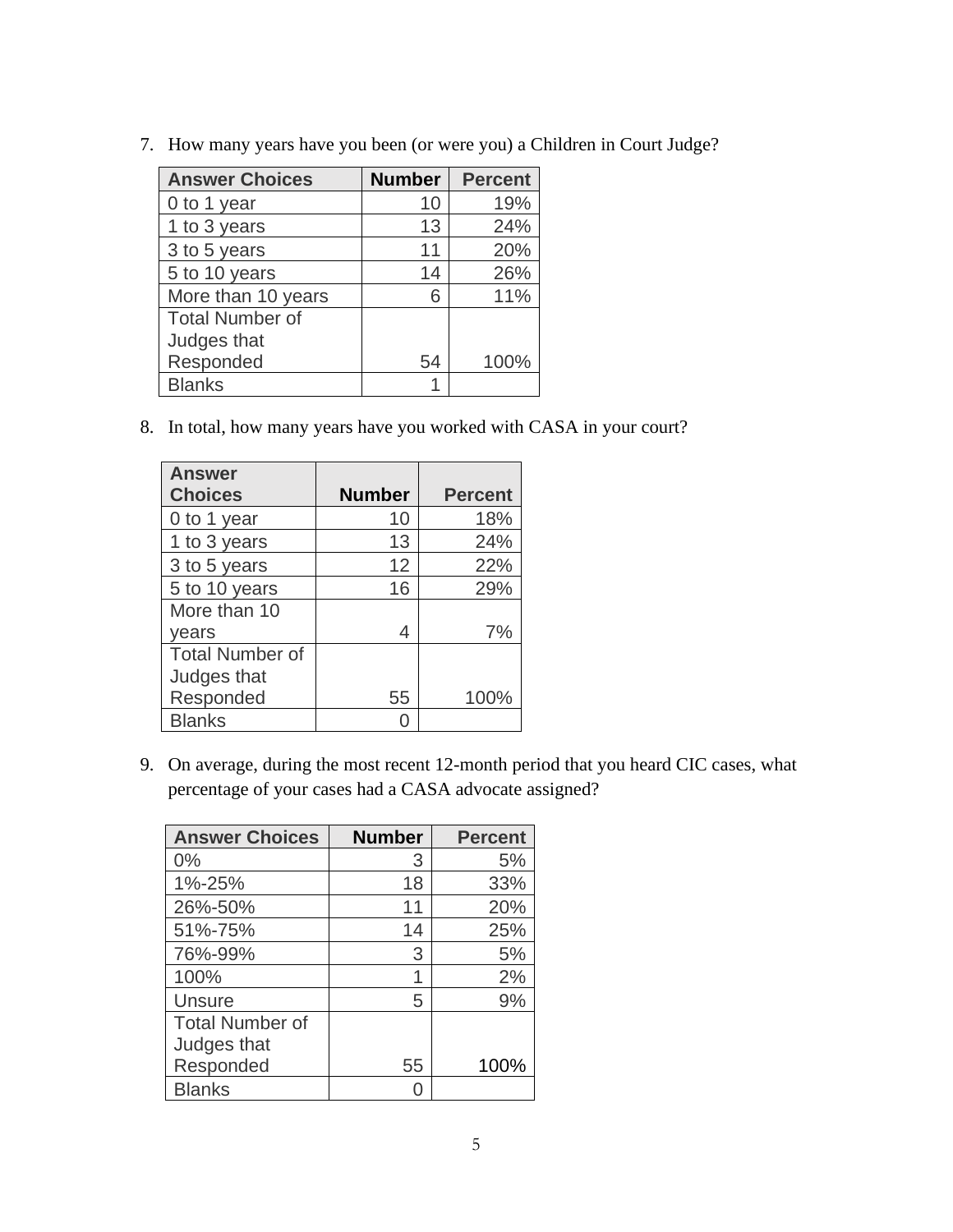*Questions 10 through 16 ask for your thoughts on how CASA has played a role in, and how effective they have been with your cases. Please answer these questions based on your general and/or overall experiences with CASA advocates and programs.*

| 10. How often has input from CASA advocates informed your decisions on the following issues? |  |  |
|----------------------------------------------------------------------------------------------|--|--|
|----------------------------------------------------------------------------------------------|--|--|

| <b>Issue</b>                                       |                | <b>Never</b>  |                | <b>Rarely</b> |    | <b>Sometimes</b> | <b>Frequentl</b> |               |    | <b>Always</b> | <b>Subtot</b><br>al | N/A                 | <b>Grand</b><br><b>Total</b> |
|----------------------------------------------------|----------------|---------------|----------------|---------------|----|------------------|------------------|---------------|----|---------------|---------------------|---------------------|------------------------------|
|                                                    | N              | $\frac{0}{0}$ | N              | $\frac{0}{0}$ | N  | $\frac{0}{0}$    | $\mathsf{N}$     | $\frac{0}{0}$ | N  | $\frac{0}{0}$ | N                   | N                   | N                            |
| <b>Placement stability</b>                         | $\overline{0}$ | $0\%$         | 5              | 9%            | 12 | 22%              | 25               | 45%           | 13 | 24%           | 55                  | $\overline{0}$      | 55                           |
| Permanency                                         | $\overline{0}$ | $0\%$         | $\overline{7}$ | 13%           | 13 | 24%              | 23               | 42%           | 12 | 22%           | 55                  | $\mathbf 0$         | 55                           |
| Child well-being                                   | 0              | $0\%$         | $\mathbf{1}$   | 2%            | 6  | 11%              | 25               | 45%           | 23 | 42%           | 55                  | $\mathbf 0$         | 55                           |
| <b>Educational placement</b><br>and/or services    | 1              | 2%            | $\overline{2}$ | 4%            | 13 | 24%              | 22               | 40%           | 17 | 31%           | 55                  | $\overline{0}$      | 55                           |
| Children's<br>mental/behavioral<br>health services | 0              | 0%            | 6              | 11%           | 11 | 20%              | 24               | 44%           | 14 | 25%           | 55                  | $\overline{0}$      | 55                           |
| Children's physical<br>health services             | 1              | 2%            | 5              | 9%            | 16 | 29%              | 16               | 29%           | 17 | 31%           | 55                  | $\mathbf 0$         | 55                           |
| Safety of children while<br>in placement           | $\mathsf 0$    | $0\%$         | 5              | 9%            | 14 | 25%              | 16               | 29%           | 20 | 36%           | 55                  | $\mathsf{O}\xspace$ | 55                           |
| Service provision                                  | $\overline{0}$ | $0\%$         | $\overline{4}$ | 8%            | 17 | 32%              | 22               | 42%           | 10 | 19%           | 53                  | $\overline{2}$      | 55                           |
| Placement with siblings                            | $\overline{0}$ | 0%            | $\overline{9}$ | 17%           | 13 | 25%              | 18               | 34%           | 13 | 25%           | 53                  | 1                   | 54                           |
| Frequency of visitation<br>with siblings           | $\overline{0}$ | $0\%$         | 9              | 17%           | 15 | 28%              | 15               | 28%           | 15 | 28%           | 54                  | $\overline{0}$      | 54                           |
| Frequency of visitation<br>with family of origin   | $\overline{0}$ | 0%            | 10             | 18%           | 14 | 25%              | 17               | 31%           | 14 | 25%           | 55                  | $\mathbf 0$         | 55                           |
| Restrictiveness of<br>placement                    | 1              | 2%            | $\overline{9}$ | 18%           | 18 | 36%              | 14               | 28%           | 8  | 16%           | 50                  | 5                   | 55                           |
| Location of placement                              | 5              | 10%           | 10             | 19%           | 15 | 29%              | 12               | 23%           | 10 | 19%           | 52                  | $\overline{2}$      | 54                           |
| State's written case plan                          | 4              | 8%            | 9              | 18%           | 21 | 42%              | 9                | 18%           | 7  | 14%           | 50                  | 5                   | 55                           |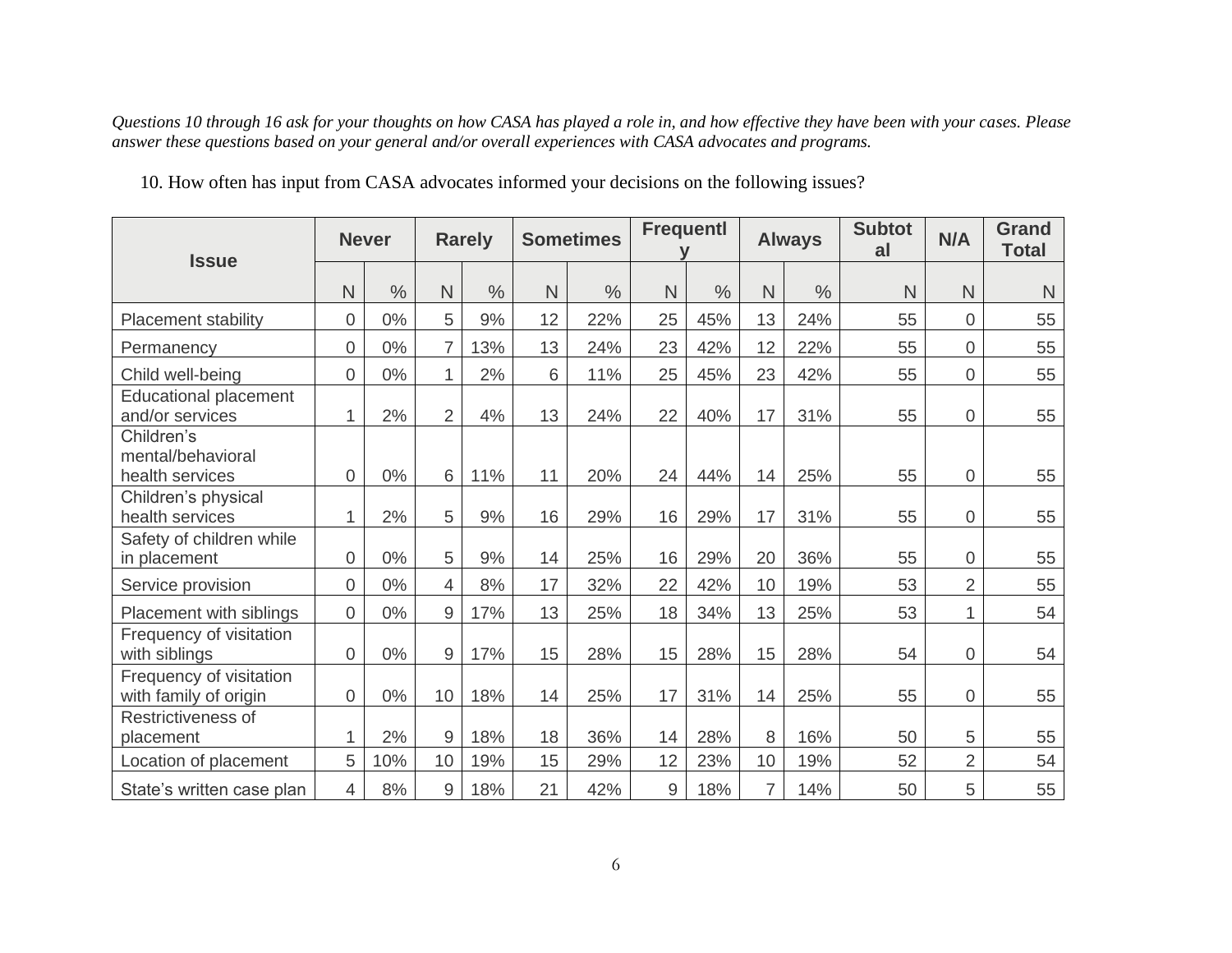- 11. Please describe any other issues where input from CASA advocates informed your opinions (open-ended):
	- Abuse in home of foster parent where children warned not to speak, bitten by resource own vicious dogs causing hospitalization-discovered not by Law Guardian but CASA
	- advocates for children within school setting and with school representatives.
	- assisting with extra-curricular activities, ESL classes
	- Case outline provided to Court.
	- Educational issues (Child Study Team ect..)
	- Effectiveness of DCPP services
	- extra-curricular and summer activities for the child(ren)
	- Helping to inform about basic needs
	- I consider the input of CASA advocates on all issues in every case.
	- I found that CASA worked well with the Division, and all stakeholders they were an objective voice and their common sense approach assisted me in many cases, in a variety of issues.
	- In virtual every instance, I consider the information provided by the CASA in the decisions I am required to make.
	- $\bullet$  N/A
	- $n/a$
	- $n/a$
	- None
	- On occasion when the CASA has concerns about a division worker and the service they are providing the family. Also sometimes the CASA will contribute an "outside the box" suggestion which may be very helpful in the case.
	- outside services they can refer or provide specific to the needs of the child/children
	- Overall compliance ,development and progress with services offered. Relationship building with Casa representative.
	- Sometimes the child(ren)'s concerns or wishes expressed to the CASA are somewhat different or more detailed than what the LG relates. This alerts me to ask questions. The same with resource family's circumstances or requests.
	- Stability of placement
	- Summer programs and assistance with providing lap tops for children. Educational issues are often fleshed out better by CASA than by Division. especially for classified students.
	- The CASA volunteers would provide input in every case in which they were involved.
	- The child's concerns, fears or adjustment issues.
	- They can present an unbiased view of the case. On occasion the law guardian is less informed than the CASA worker about the child's status.
	- They were very helpful, particularly when the assigned Law Guardian was not as engaged as they should have been.
	- Wide variety of areas depending on the case.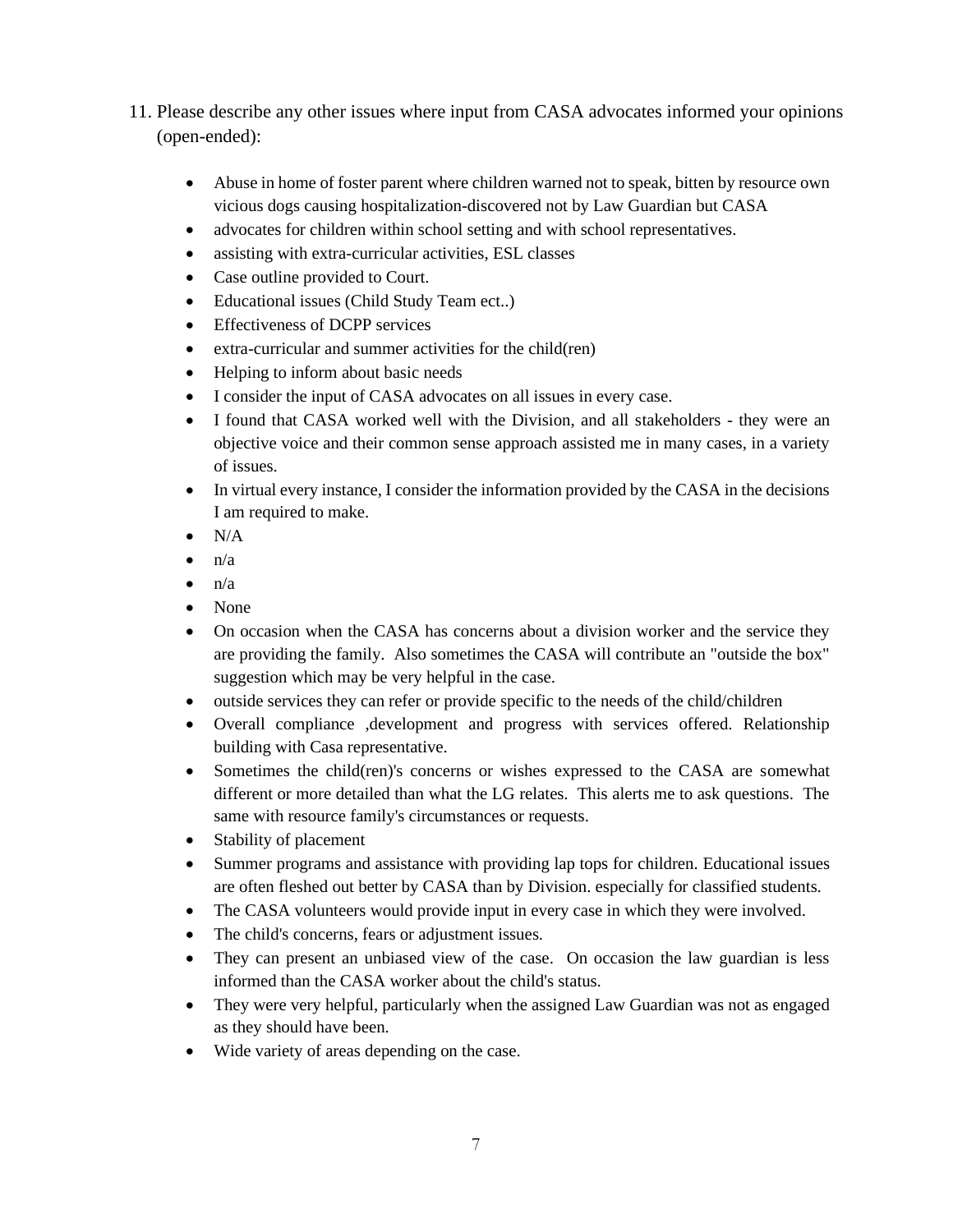12. How effective are CASA advocates in the following areas? "N/A" means that the option is not applicable because you have not had experience working with CASA on that issue.

|                                                                           | <b>Never</b><br><b>Effective</b> |               |                | <b>Rarely</b><br><b>Effective</b> |                | <b>Sometimes</b><br><b>Effective</b> |    | <b>Usually</b><br><b>Effective</b> |    | <b>Always</b><br><b>Effective</b> | <b>Subtotal</b> | N/A            | <b>Grand</b><br><b>Total</b> |
|---------------------------------------------------------------------------|----------------------------------|---------------|----------------|-----------------------------------|----------------|--------------------------------------|----|------------------------------------|----|-----------------------------------|-----------------|----------------|------------------------------|
| <b>Area</b>                                                               | N                                | $\frac{0}{0}$ | N              | $\frac{0}{0}$                     | N              | $\frac{0}{0}$                        | N  | $\frac{0}{0}$                      | N  | $\frac{0}{0}$                     | N               | N              |                              |
| Considering the best<br>interests of children                             | 0                                | 0%            | 0              | 0%                                | $\overline{2}$ | 4%                                   | 38 | 69%                                | 15 | 27%                               | 55              | $\overline{0}$ | 55                           |
| Assisting with permanent<br>placement for the child                       | 0                                | 0%            | $\overline{4}$ | 8%                                | 12             | 23%                                  | 28 | 54%                                | 8  | 15%                               | 52              | 3              | 55                           |
| Advocacy for educational<br>needs of the child                            | 0                                | 0%            | 1              | 2%                                | 3              | 5%                                   | 29 | 53%                                | 22 | 40%                               | 55              | 0              | 55                           |
| Advocacy for physical<br>health/medical needs of the<br>child             | 0                                | $0\%$         | 1              | 2%                                | 8              | 15%                                  | 24 | 44%                                | 22 | 40%                               | 55              | $\overline{0}$ | 55                           |
| Advocacy for<br>mental/behavioral health of<br>the child                  | 0                                | $0\%$         | $\overline{2}$ | 4%                                | $\overline{7}$ | 13%                                  | 25 | 45%                                | 21 | 38%                               | 55              | $\overline{0}$ | 55                           |
| Advocacy for the safety of<br>the child                                   | 0                                | 0%            | $\overline{2}$ | 4%                                | 6              | 11%                                  | 23 | 42%                                | 24 | 44%                               | 55              | $\mathbf 0$    | 55                           |
| Monitoring the case                                                       | 0                                | 0%            | 1              | 2%                                | 6              | 11%                                  | 25 | 47%                                | 21 | 40%                               | 53              | $\overline{2}$ | 55                           |
| Preparing information for the<br>court (e.g., reports, oral<br>testimony) | $\overline{0}$                   | 0%            | 1              | 2%                                | 5              | 9%                                   | 18 | 33%                                | 30 | 55%                               | 54              | 1              | 55                           |
| Working with others in the<br>court system                                | 0                                | 0%            | 0              | 0%                                | 8              | 15%                                  | 22 | 42%                                | 22 | 42%                               | 52              | $\overline{2}$ | 54                           |
| Working with other<br>stakeholders                                        | 0                                | $0\%$         | 1              | 2%                                | 9              | 17%                                  | 25 | 48%                                | 17 | 33%                               | 52              | 3              | 55                           |
| Researching case facts                                                    |                                  | 2%            | 6              | 12%                               | $\overline{7}$ | 14%                                  | 20 | 40%                                | 16 | 32%                               | 50              | 3              | 53                           |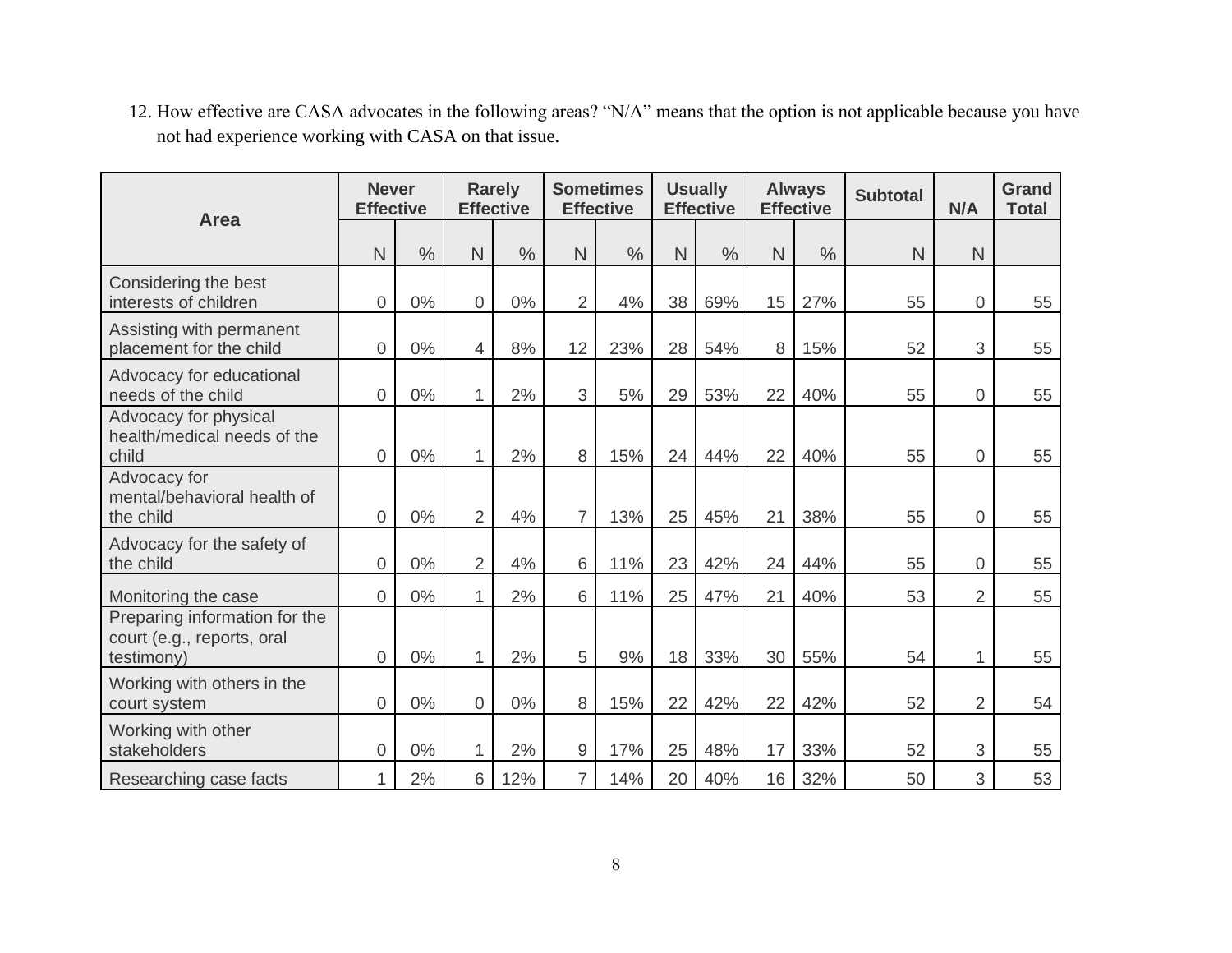13. To what extent do you agree or disagree with the following statements

| <b>Statement</b>                                                                                                   | <b>Strongly</b><br>disagree |               | <b>Somewhat</b><br>disagree |               | <b>Neither</b><br>agree nor<br>disagree |               | <b>Somewhat</b><br>agree |               | <b>Strongly</b><br>agree |               | <b>Subtotal</b> | N/A            | <b>Grand</b><br><b>Total</b> |
|--------------------------------------------------------------------------------------------------------------------|-----------------------------|---------------|-----------------------------|---------------|-----------------------------------------|---------------|--------------------------|---------------|--------------------------|---------------|-----------------|----------------|------------------------------|
|                                                                                                                    | N                           | $\frac{0}{0}$ | N.                          | $\frac{0}{0}$ | N                                       | $\frac{0}{0}$ | N                        | $\frac{0}{0}$ | N                        | $\frac{0}{0}$ | N               | N              | N                            |
| Children and families are better<br>served because of CASA advocate<br>involvement                                 | 0                           | 0%            | $\overline{0}$              | $0\%$         |                                         | 2%            | 10                       | 18%           | 44                       | 80%           | 55              | 0              | 55                           |
| The Court is better served because<br>of CASA advocate involvement                                                 | $\overline{0}$              | $0\%$         | $\overline{0}$              | $0\%$         | $\overline{0}$                          | 0%            | 12                       | 22%           | 43                       | 78%           | 55              | 0              | 55                           |
| The type and quality of information<br>that CASA advocates provide to<br>me is beneficial to my decision<br>making | $\overline{0}$              | 0%            | $\mathbf{1}$                | 2%            | 2                                       | 4%            | 17                       | 31%           | 35                       | 64%           | 55              | $\Omega$       | 55                           |
| The personal knowledge that<br>CASA advocates have about the<br>children on their caseload is                      |                             | 0%            |                             | 2%            | 1                                       | 2%            | 12                       | 22%           | 41                       |               | 55              | $\overline{0}$ |                              |
| beneficial to my decision-making<br>CASA advocates make appropriate<br>recommendations                             | 0<br>$\overline{0}$         | $0\%$         | 1<br>$\overline{0}$         | $0\%$         | 3                                       | 5%            | 24                       | 44%           | 28                       | 75%<br>51%    | 55              | 0              | 55<br>55                     |
| I assign CASA advocates to the<br>most complex cases                                                               | $\mathbf{1}$                | 2%            | $\mathbf{1}$                | 2%            | 8                                       | 17%           | 8                        | 17%           | 29                       | 62%           | 47              | $\overline{7}$ | 54                           |
| CASA advocates carry out their<br>work with objectivity                                                            | $\overline{0}$              | 0%            | $\overline{0}$              | $0\%$         | 2                                       | 4%            | 21                       | 40%           | 30                       | 57%           | 53              | 1              | 54                           |
| CASA advocates receive adequate<br>training to prepare them for their<br>advocacy role                             | $\overline{0}$              | $0\%$         | $\overline{0}$              | $0\%$         | 5                                       | 11%           | 18                       | 38%           | 24                       | 51%           | 47              | 6              | 53                           |
| There are sufficient CASA<br>advocates to meet the needs of<br>children in my jurisdiction                         | 4                           | 8%            | 5                           | 10%           | 10 <sup>°</sup>                         | 20%           | 13                       | 26%           | 18                       | 36%           | 50              | 5              | 55                           |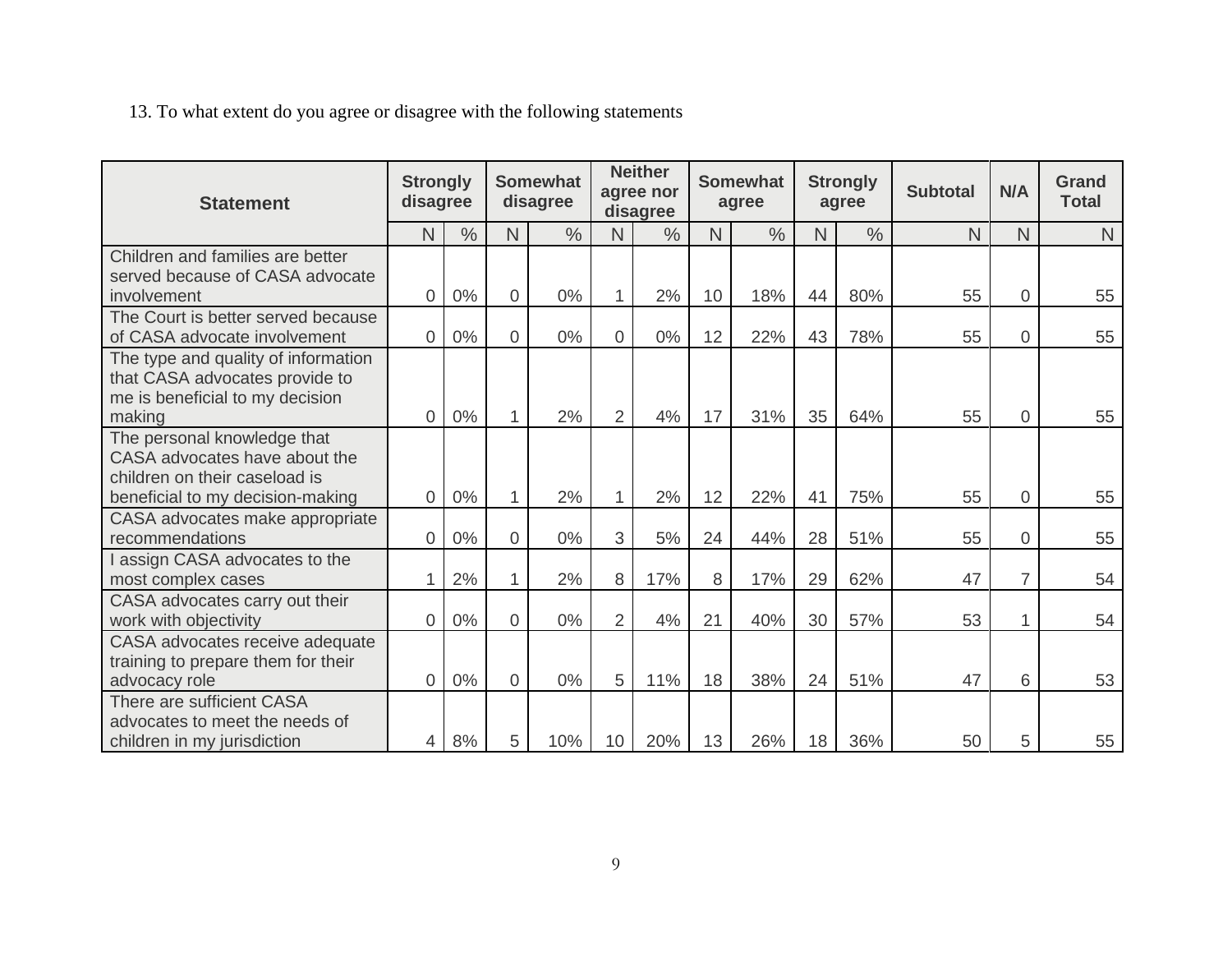14. Please indicate the extent to which you consider (or have considered) the following factors when assigning a CASA Advocate to a case by selecting the most accurate response for each item.

| <b>Factor</b>                                           |                | <b>Never</b>  |                | <b>Rarely</b> |                | <b>Somewhat</b> |    | <b>Usually</b> |    | <b>Always</b> | <b>Subtotal</b> | N/A | <b>Grand</b><br><b>Total</b> |
|---------------------------------------------------------|----------------|---------------|----------------|---------------|----------------|-----------------|----|----------------|----|---------------|-----------------|-----|------------------------------|
|                                                         | Ν              | $\frac{0}{0}$ | N              | $\frac{0}{0}$ | N              | $\frac{0}{0}$   | N  | $\%$           | N  | $\frac{0}{0}$ | N               | N   | N                            |
| Parental incarceration                                  | 4              | 10%           | 3              | 7%            | 13             | 31%             | 13 | 31%            | 9  | 21%           | 42              | 12  | 54                           |
| Number of siblings                                      | 3              | 7%            | 4              | 9%            | 12             | 27%             | 18 | 41%            | 7  | 16%           | 44              | 10  | 54                           |
| Instability of current placement                        | $\overline{2}$ | 4%            | $\overline{0}$ | $0\%$         | 9              | 20%             | 22 | 48%            | 13 | 28%           | 46              |     | 53                           |
| Number and length of prior placements                   | $\overline{2}$ | 4%            | $\overline{0}$ | $0\%$         | 11             | 24%             | 17 | 37%            | 16 | 35%           | 46              | 8   | 54                           |
| Re-entry after reunification                            | $\overline{2}$ | $5%$          |                | 2%            | 9              | 21%             | 19 | 45%            | 11 | 26%           | 42              | 12  | 54                           |
| Age of the child                                        | 3              | 6%            | $\overline{4}$ | 8%            | 14             | 29%             | 13 | 27%            | 14 | 29%           | 48              | 5   | 53                           |
| Safety concerns for the child                           | $\overline{2}$ | 4%            |                | 2%            | 9              | 18%             | 17 | 34%            | 21 | 42%           | 50              | 4   | 54                           |
| Mental/behavioral health concerns for the child         | $\overline{2}$ | 4%            | $\overline{0}$ | 0%            | 9              | 18%             | 14 | 28%            | 25 | 50%           | 50              | 4   | 54                           |
| Physical health concerns for the child                  | $\overline{2}$ | 4%            |                | 2%            | 9              | 18%             | 16 | 32%            | 22 | 44%           | 50              | 4   | 54                           |
| Educational concerns for the child                      | $\overline{2}$ | 4%            | $\overline{0}$ | $0\%$         | $\overline{4}$ | 8%              | 16 | 32%            | 28 | 56%           | 50              |     | 54                           |
| Conflicting case information/highly adversarial parents | 3              | 6%            |                | 2%            | 10             | 20%             | 10 | 20%            | 25 | 51%           | 49              | 5   | 54                           |
| Concerns about implementation of services               | $\overline{2}$ | 4%            |                | 2%            | 9              | 19%             | 17 | 35%            | 19 | 40%           | 48              | 6   | 54                           |
| <b>Issues or concerns related to Permanency Plan</b>    | $\overline{2}$ | 4%            | 3              | 6%            | 11             | 23%             | 20 | 42%            | 12 | 25%           | 48              | 6   | 54                           |
| Status of case in relation to Adoption and Safe         |                |               |                |               |                |                 |    |                |    |               |                 |     |                              |
| <b>Families Act</b>                                     | $\overline{2}$ | 5%            | 5              | 11%           | 14             | 32%             | 17 | 39%            | 6  | 14%           | 44              | 10  | 54                           |
| Case involves extreme neglect                           | $\overline{2}$ | 4%            | 3              | 6%            | 5              | 10%             | 19 | 39%            | 20 | 41%           | 49              | 5   | 54                           |
| Case involves severe physical abuse                     | $\overline{2}$ | 4%            | $\overline{2}$ | 4%            | 5              | 10%             | 18 | 38%            | 21 | 44%           | 48              | 6   | 54                           |
| Case involves sexual abuse                              | $\overline{2}$ | 4%            |                | 2%            | 9              | 18%             | 18 | 37%            | 19 | 38%           | 49              | 5   | 54                           |
| Recommendation from child placement review board        | 6              | 15%           |                | 2%            | 5              | 12%             | 15 | 37%            | 14 | 34%           | 41              | 12  | 53                           |
| <b>Recommendation from Law Guardian</b>                 | $\overline{2}$ | 4%            | $\overline{0}$ | 0%            | 3              | $6\%$           | 16 | 33%            | 27 | 56%           | 48              | 6   | 54                           |
| <b>Recommendation from DAG</b>                          | $\overline{2}$ | 4%            | $\overline{0}$ | 0%            | 3              | 6%              | 15 | 32%            | 27 | 57%           | 47              |     | 54                           |
| <b>Recommendation from DCP&amp;P</b>                    | $\overline{2}$ | 4%            | $\overline{0}$ | $0\%$         | 5              | 11%             | 13 | 28%            | 27 | 57%           | 47              |     | 54                           |
| <b>Recommendation from Parents' Attorney</b>            | $\overline{2}$ | 5%            | $\overline{0}$ | 0%            | 4              | 9%              | 15 | 34%            | 23 | 52%           | 44              | 9   | 53                           |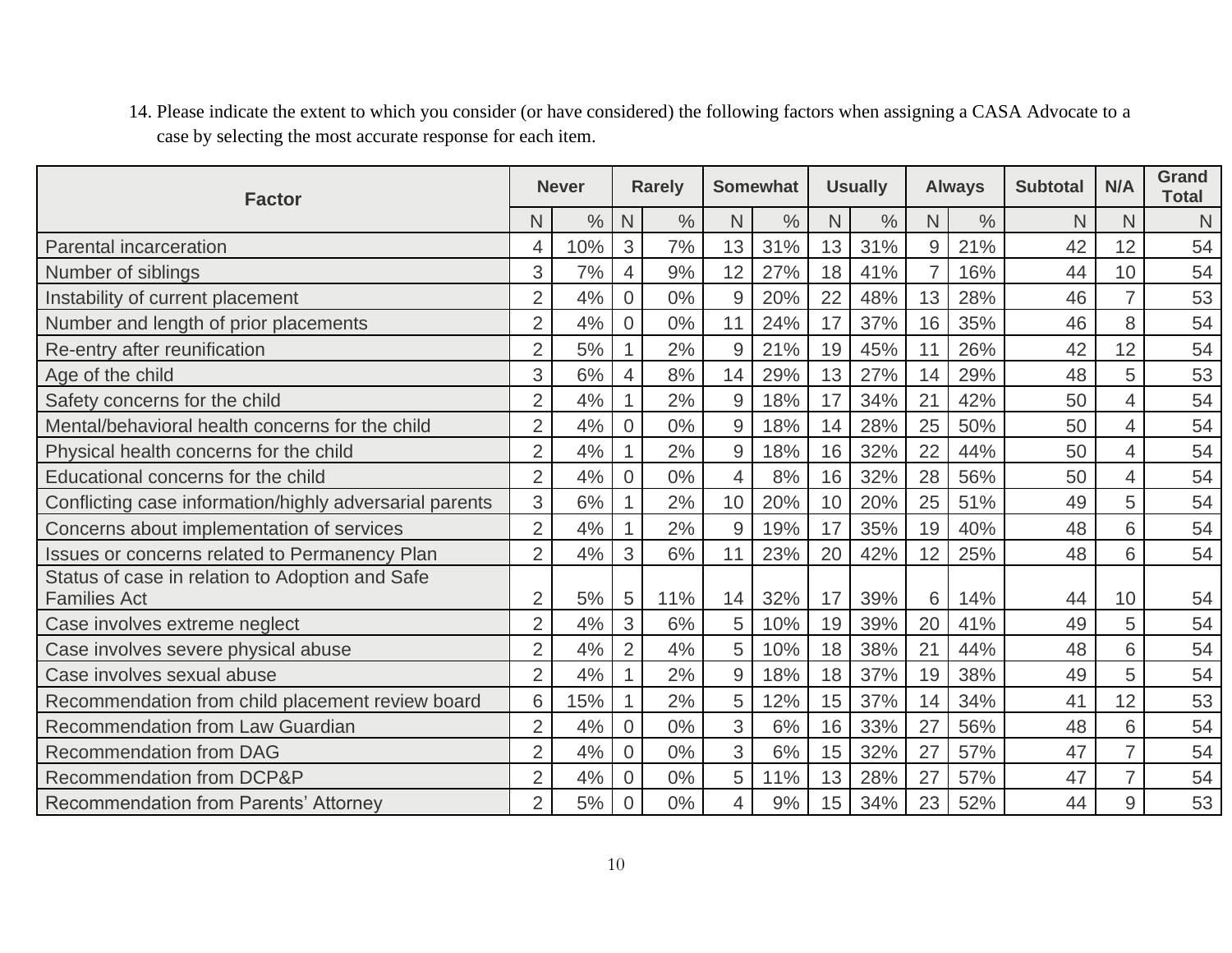- 15. What other factors **not** listed above do you consider (or have you considered) a great deal in your decision to assign a CASA advocate to a case (open-ended)?
	- $\bullet$  ?
	- Again, if the LG is not performing satisfactorily. That rarely occurred, except with respect to one particular, LG. As such, the need for CASA volunteers was not as pronounced.
	- Age of child, past history with DCPP services/caseworkers
	- All out of home children are entitled to a CASA worker
	- Any particular needs that I feel CASA could help with.
	- Availability of qualified experienced CASAs.
	- CASA advocates were assigned in all custody cases.
	- CASA volunteer's abilities to assist, evaluate, respond, appear in court and life experience.
	- CASA workers wee assigned whenever possible, but there is a shortage.
	- I always consider the support system the child has in place, as often the CASA is the only stable force who remains with the child from inception to permanency, as caseworkers and law guardians may change over the life of the case.
	- I assign CASA to every out of home placement case.
	- I think that has covered everything.
	- If a child is removed from the home because I have granted the Division Custody, then I always assign a CASA worker.
	- List was very comprehensive, I have nothing to add.
	- $\bullet$   $\mathsf{n}/\mathsf{a}$
	- $\bullet$   $\frac{n}{a}$
	- None
	- Our County is fortunate to have a sufficient number of CASA representatives to appoint a CASA in every case when DCPP is granted temporary custody.
	- pro se litigants
	- Someone to visit and interact with the child. One child in particular has significant medical needs and has been confined to a hospital setting for his whole life. The CASA volunteer has been a godsend - she visits him regularly and consistently and is the only visitor this child has ever had. She also celebrates his birthday and holidays with him, making sure those occasions are marked.
	- That covers it.
	- The list of factors provided is exhaustive and includes those factors that I typically consider.
	- There are more CASA's in [REDACTED] County than cases where the children have been removed from the home. The assignment orders come to me automatically after the main CIC judge or CPRB or the other parties have approved the assignment of a CASA.
	- weak caseworker
	- What needs will the child have that are not addressed by DCPP or Law Guardian
	- when children are potential runaways
	- Where case advocate would be a good match for child in hopes a good, strong, possibly mentoring relationship can be established.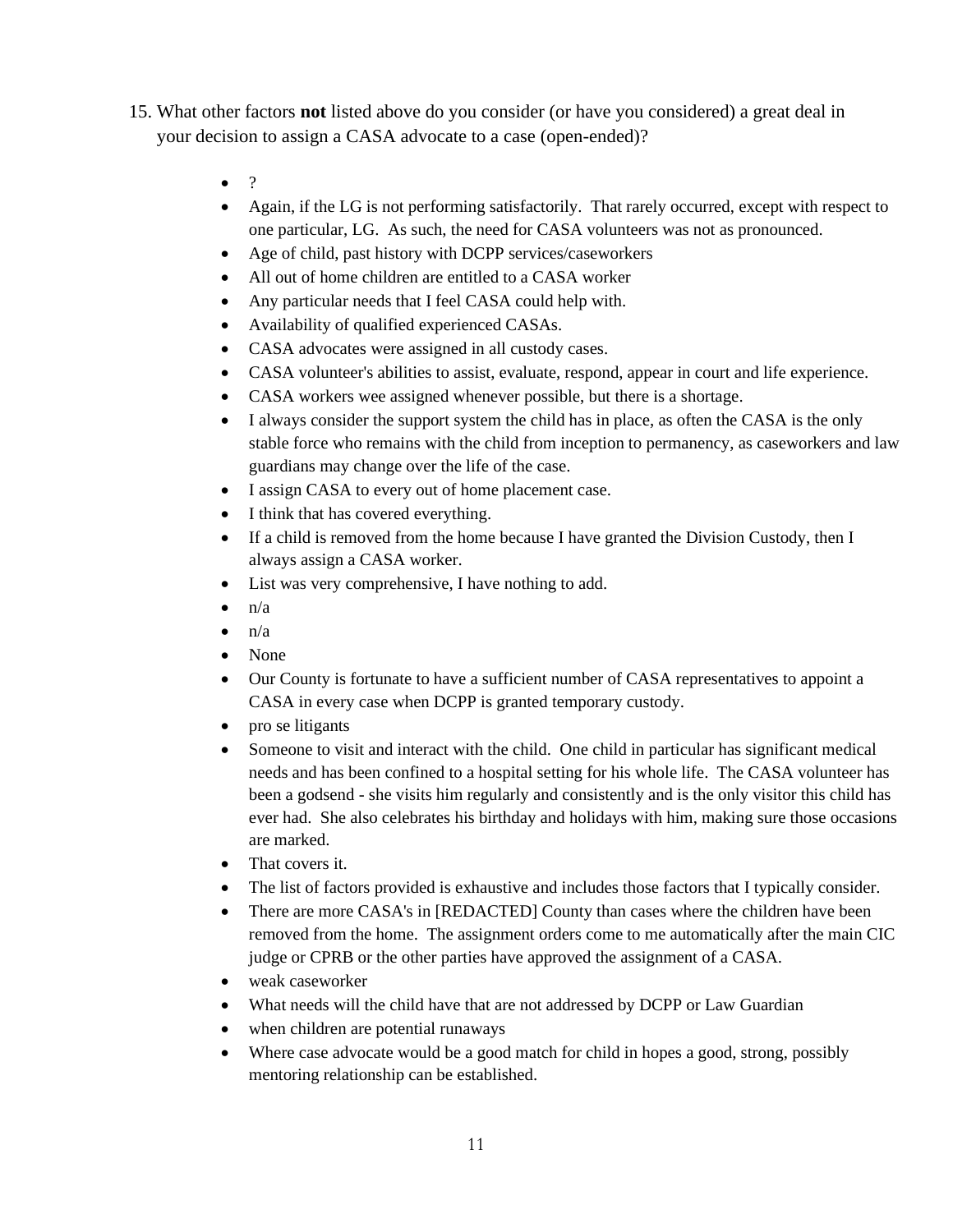16. Please indicate how useful the following activities carried out by CASA advocates are to you as you make (or have made) decisions about cases

|                                                                                      | Not at all<br>useful |               | <b>Slightly</b><br>useful |               | <b>Moderately</b><br>useful |               | <b>Very</b><br>useful |               | <b>Extremely</b><br>useful |               | <b>Subtotal</b> | N/A            | <b>Grand</b><br><b>Total</b> |
|--------------------------------------------------------------------------------------|----------------------|---------------|---------------------------|---------------|-----------------------------|---------------|-----------------------|---------------|----------------------------|---------------|-----------------|----------------|------------------------------|
| <b>Activity</b>                                                                      | $\mathsf{N}$         | $\frac{0}{0}$ | $\mathsf{N}$              | $\frac{0}{0}$ | $\mathsf{N}$                | $\frac{0}{0}$ | $\overline{N}$        | $\frac{0}{0}$ | N                          | $\frac{0}{0}$ | $\mathsf{N}$    | N              | N                            |
| Contact/Interviews with<br>child/youth                                               | $\boldsymbol{0}$     | $0\%$         | 1                         | 2%            | 5                           | 9%            | 17                    | 31%           | 32                         | 58%           | 55              | $\overline{0}$ | 55                           |
| Written reports to the court                                                         | $\overline{0}$       | $0\%$         | $\overline{2}$            | 4%            | $\overline{2}$              | 4%            | 20                    | 36%           | 31                         | 56%           | 55              | $\overline{0}$ | 55                           |
| Contact/Interviews with<br>biological parents                                        | $\overline{0}$       | 0%            | $\overline{4}$            | 8%            | 13                          | 25%           | 20                    | 39%           | 14                         | 27%           | 51              | 3              | 54                           |
| Contact/Interviews with<br>resource parents                                          | $\overline{0}$       | $0\%$         | $\overline{2}$            | 4%            | $\overline{7}$              | 13%           | 23                    | 43%           | 22                         | 41%           | 54              | 1              | 55                           |
| Contact/Interviews with<br>collaterals (e.g., teachers,<br>doctors, neighbors)       | $\overline{0}$       | $0\%$         | $\overline{4}$            | 8%            | 5                           | 9%            | 20                    | 38%           | 24                         | 45%           | 53              | $\overline{2}$ | 55                           |
| Verbal testimony to the<br>court                                                     | $\mathbf{1}$         | 2%            | 3                         | 6%            | 9                           | 18%           | 20                    | 39%           | 18                         | 35%           | 51              | 3              | 54                           |
| Contact/Interviews with<br>other relatives                                           | $\mathbf{1}$         | 2%            | 8                         | 15%           | 10                          | 19%           | 21                    | 40%           | 13                         | 25%           | 53              | $\overline{2}$ | 55                           |
| Review of<br>records/documents (e.g.,<br>psychiatric evaluations,<br>school reports) | 0                    | 0%            | 4                         | 8%            | 15                          | 31%           | 17                    | 35%           | 12                         | 25%           | 48              | 5              | 53                           |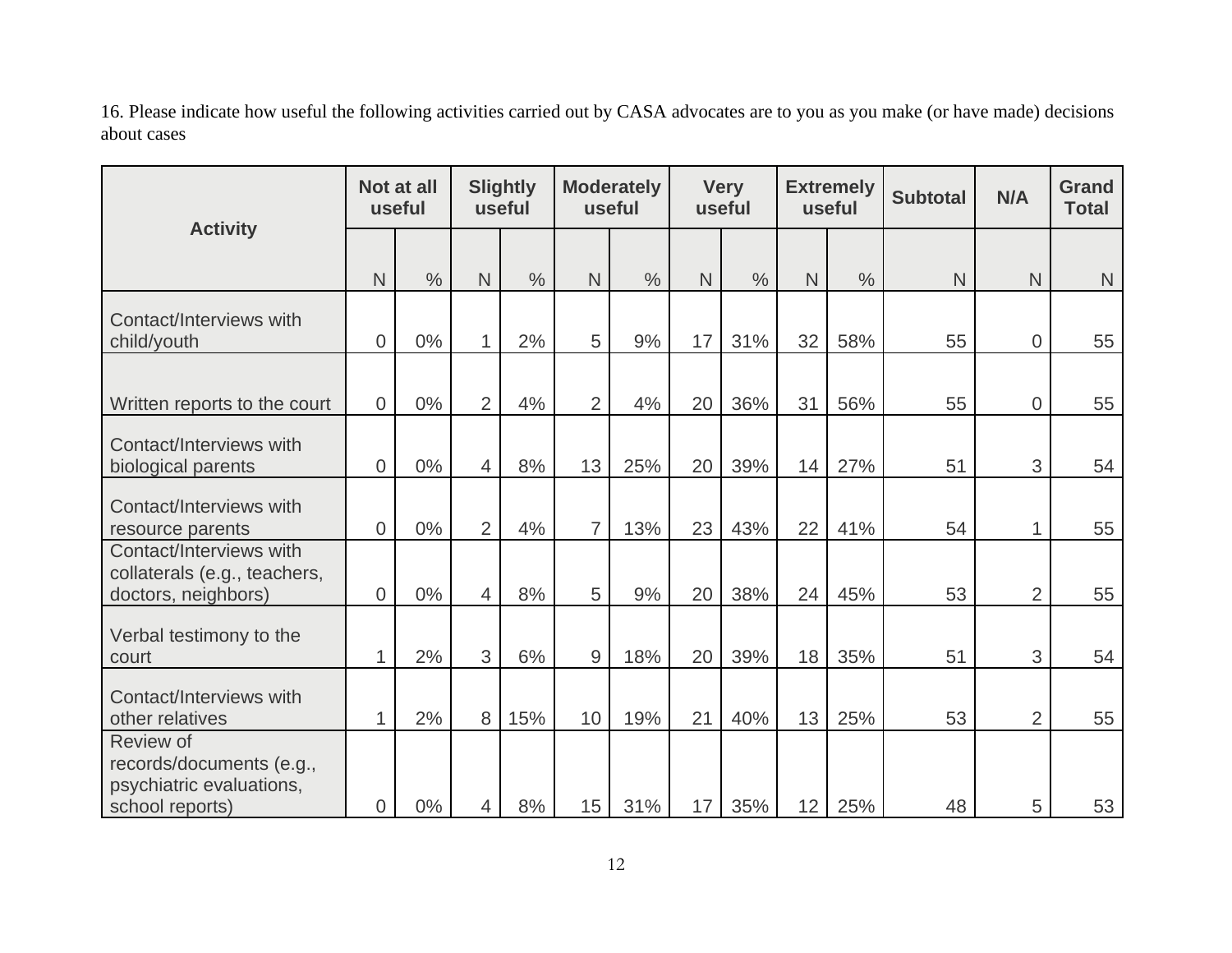*Questions 17 through 22 ask for information regarding your level of satisfaction with CASA. Please answer these questions based on your general and/or overall experiences with CASA advocates and programs.*

17. Overall, how would you rate your relationship with CASA advocates (at present or when you were hearing Children-In-Court cases)?

| <b>Answer Choices</b>  | <b>Number</b> | <b>Percent</b> |
|------------------------|---------------|----------------|
| <b>Very Poor</b>       |               | $0\%$          |
| Poor                   |               | 0%             |
| Good                   |               | 17%            |
| <b>Very Good</b>       | 45            | 83%            |
| <b>Total Number of</b> |               |                |
| Judges that            |               |                |
| Responded              | 54            | 100%           |
| <b>Blanks</b>          |               |                |

18. What are some additional ways in which CASA could be useful within the court system? (open-ended)

- Agree to work in neighboring counties where there are not enough CASAs to cover the out-ofhome placements.
- Being able to appoint CASA when the child has not been removed but has significant needs. That would be very, very helpful.
- Better continuity of advocates
- Better screening. Although most are good, some are highly opinionated and not objective
- Can provide same type of assistance in juvenile delinquency and family crisis matters.
- CASA are volunteers so it will be hard to expect that they could be more "qualified" and added training would likely be helpful-such as looking for warning signs of danger to the child.
- CASA could be extremely helpful in care & supervision cases but currently they do not have enough volunteers to fill that need in [REDACTED] County.
- CASA workers were very helpful as courtroom volunteers marshaling people and distributing court orders to parties on very busy calendar days. They were essential to keep the calendar moving.
- Engage with the LG
- Expanding CASA utilization to FD and FM cases could be a tremendous value. In CIC there is money and services through DCPP. Many FD/FM have neither but independent input is critical to get a better sense of the case.
- FD cases for sure and also assisting with child interviews in FM matters where need be.
- I am unaware of any additional ways that CASA could be more useful than they already are.
- If they could be assigned in care and supervision cases where the child(ren) remain in their homes with services in place.
- Involvement in high conflict cases involving custody, mental/physical health issues.
- it would be helpful to have additional advocates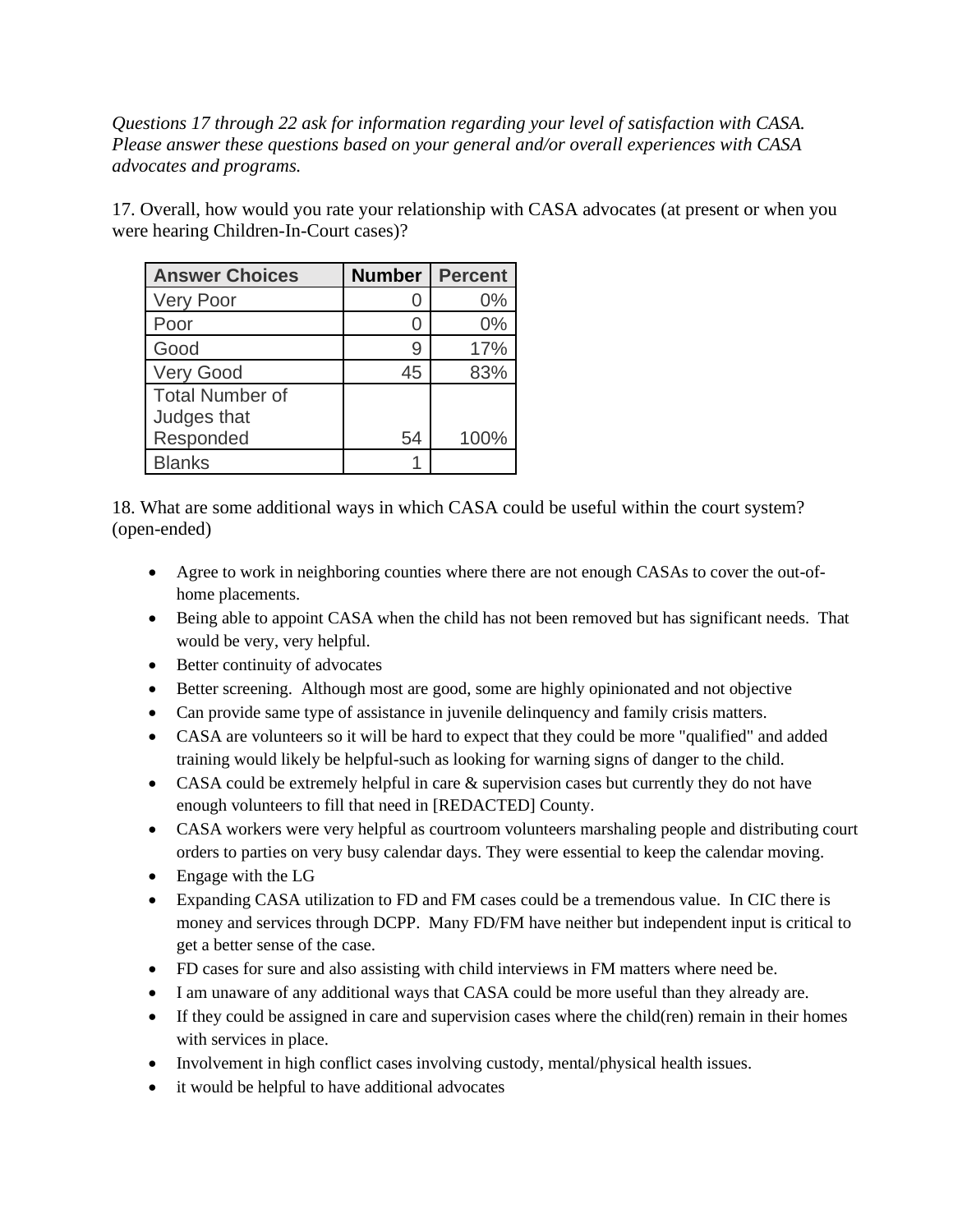- It would be very useful if we could appoint CASA on some care  $\&$  supervision cases (where appropriate and needed) even when the Division has not been granted custody.
- more contact with children in placement updates and written reports, services available
- $n/a$
- None
- Should be utilized in care and supervision cases. Parents need the additional support that CASA can provide to help navigate the complexities of services.
- Some CASA advocates are reluctant to speak in court. They need to understand that the court wants to hear from them.
- They do what I would like and expect of them.
- To be able to appoint to difficult cases when the child is not in an out of home placement
- To be available when needed for in-home cases
- Transport children, facilitate visitation in community
- we desperately need bi-lingual (Spanish speaking) CASA workers in V [REDACTED].
- We need more volunteers. I would like to see every child in placement have a CASA.

| <b>Answer Choices</b>         | <b>Number</b> | <b>Percent</b> |
|-------------------------------|---------------|----------------|
| <b>Extremely dissatisfied</b> | 2             | 4%             |
| Somewhat dissatisfied         |               | $0\%$          |
| Somewhat satisfied            |               | 15%            |
| <b>Extremely satisfied</b>    | 45            | 82%            |
| <b>Total Number of Judges</b> |               |                |
| that Responded                | 55            |                |
| <b>Blanks</b>                 |               |                |

19. How satisfied are (were) you with your local CASA advocates?

20. Please describe what factors contribute (or contributed) to your level of satisfaction with your local CASA advocates (open-ended):

- Advocates universally provided in depth insight, perspective and a wealth of information not otherwise available.
- always prepared and always invested in the child
- At least one life was dramatically changed fo rthe better by the CASA rep's work in finding the child bitten by the foster parents pit bulls. this particular rep had the ability to carefully extract the truth of the child's injuries as not form a bike fall but form the foster parents dogs. Apparently the Law Guardian had too many cases.This was one case far above the rest which typically confirmed the LG's positions and seemed duplicative adding more confusion sometimes to the child's environment.
- At times, the reports were duplicative of those prepared by the LG and the Division
- attendance at court proceedings, accessible, knowledgeable genuine concern for the children
- CASA advocates are extremely devoted to the children. They take their responsibilities very seriously. This is very evident when they testify and in the reports that are produced.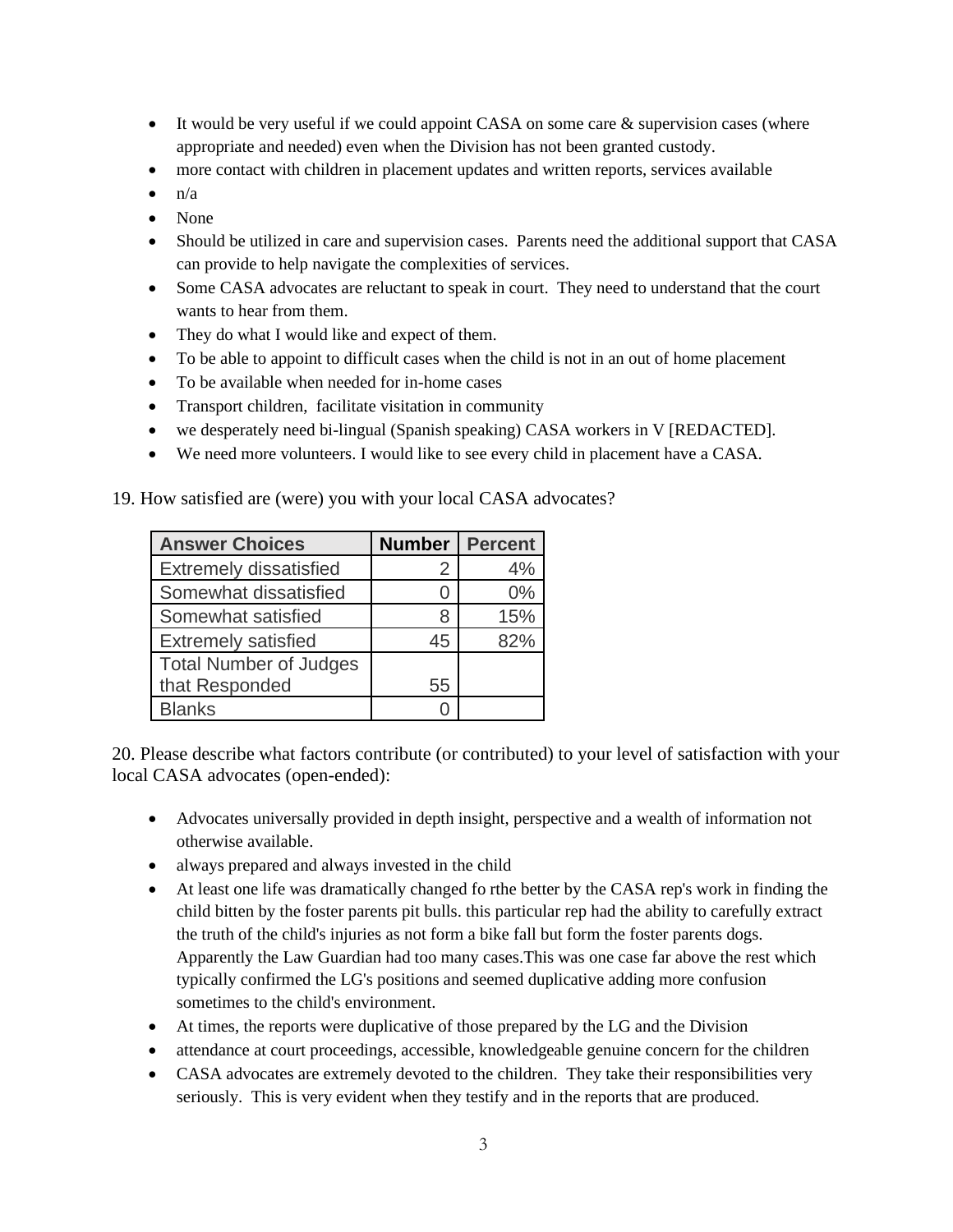- CASA's are edicated, professional and knowledgeable .
- Dedicated people with life experience. Very patient waiting in court for their case. Casa employees were always present in court, and were very engaged in observing our matters
- Dedicated. Go above and beyond mere advocacy. During pandemic, CASA assisted parents with WIFI information, hook-up to navigate the virtual situation (school, health, services, etc.)
- dedication and professionalism
- Excellent program providing essential guidance to me throughout my time in CIC docket.
- Familiarity with the case and working
- Good reports, interactions with stakeholders.
- In [REDACTED] I have found our CASAs to be very knowledgeable and committed to the children and the families. They often describe a close personal relationship with the child and are fully versed on the child's needs and what steps must be taken. I have also found that over the years CASA and the caseworkers have often developed a healthy respect for each other.
- Most operate independently of the attorneys in the case, they unearth concerns that sometimes the other parties don't, however our DAG's are fair-minded and LG's are thorough, so the CASA's perspective is most helpful when I am getting conflicting information from the other parties.
- None
- Preparation. Hearts for service. Keen interest in fostering the best results for a child/children.
- Professional, have genuine concern for the children.
- Provide a good deal of collateral information to the court. Quite a bit of interaction with children and resource parents.
- reports are very helpful to the court. The assistance regarding education and the children
- The advocates are extremely diligent and take their role very seriously in the interest of the children.
- The CASA advocate is sometime the only constant figure in the child's life. CASA is uniquely and extremely well suited for this job.
- The CASA volunteers are always prepared and very caring also add an objectivity which is extremely important in this adversarial climate.
- The CASAs in my courtroom were very engaged and helpful.
- The CASAs that have appeared before me have always been well prepared, and have displayed passion for their work.
- the dedication of the advocates and the strong relationships they achieve with the children
- The Division court reports and reports from contracted professional service providers generally provide far and detailed, useful and insightful information.
- the leadership of CASA in [REDACTED] County is outstanding
- The reports are excellent, often times better than the division reports, and the advocates are very well prepared. I have an open invitation for casa to participate in any of my cases.
- The staff are well organized and provide appropriate training for the volunteers. The CASA reports are always comprehensive and relevant.
- Their passion and diligence to their roles.
- Their training and the supervisors were fantastic.
- Their true commitment and dedication to what they do.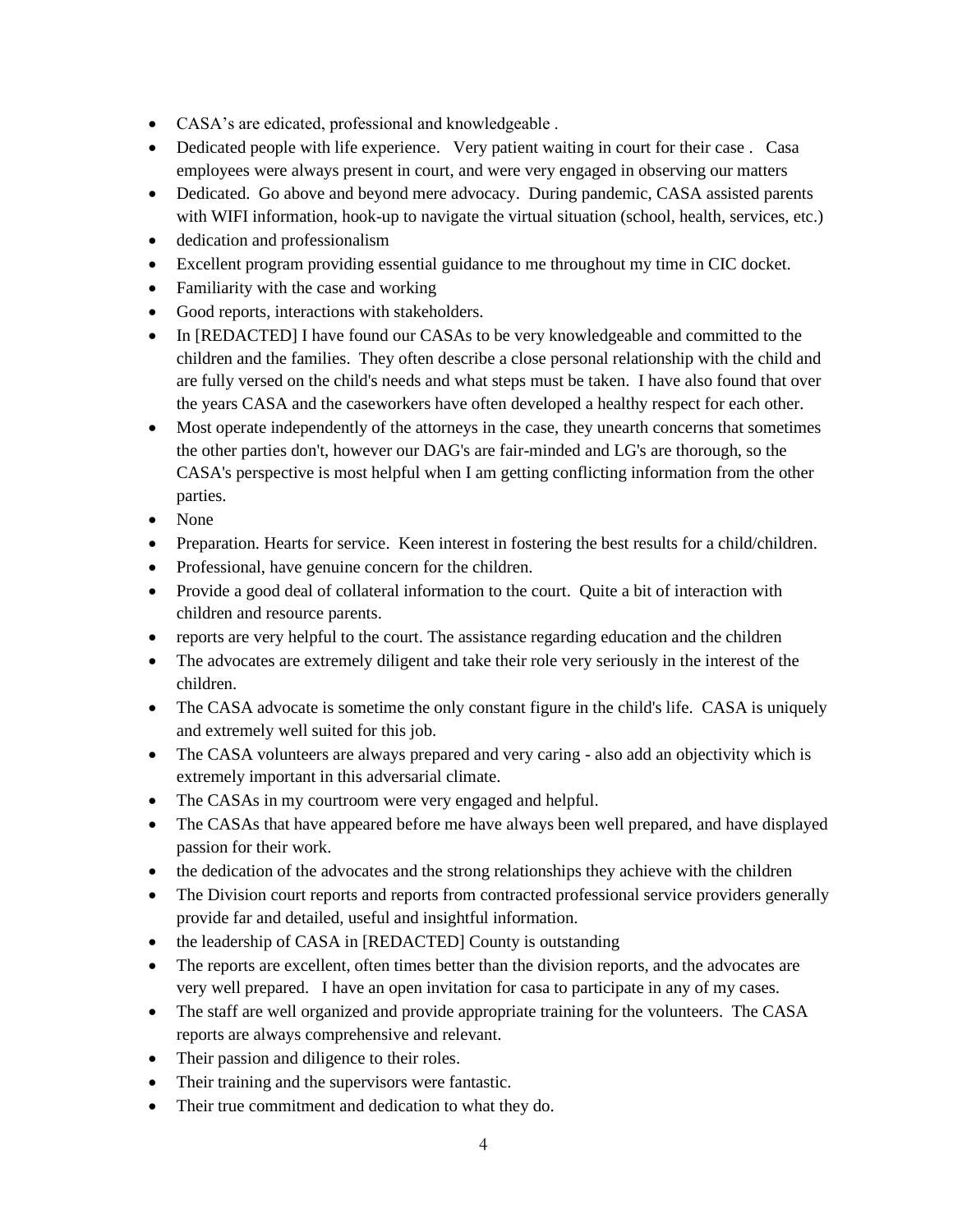- They are very dedicated and hard working. Their ability to think outside the box and provide case unique suggestions is excellent. Their reports are very detailed and helpful. I could go on and on. They are really outstanding.
- they care, they are resourceful and often come with life / professional experiences that greatly add to the case and how it gets resolved.
- They provide invaluable information to the court, are enthusiastic participants, interface with the resource parents, the school and all service providers to ensure the child has all services in place and recently they have generously provided chrome books to the older children which has been fantastic, especially during the pandemic.
- thorough reports, strong support for the children
- Very attentive and helpful.
- Willingness to serve, dedication

21. How would you rate your satisfaction with your local CASA program (at present or when you were hearing Children-In-Court cases)?

| <b>Answer Choices</b>         | <b>Number</b> | <b>Percent</b> |
|-------------------------------|---------------|----------------|
| <b>Extremely dissatisfied</b> |               | 2%             |
| Somewhat dissatisfied         |               | 0%             |
| Somewhat satisfied            | 12            | 22%            |
| <b>Extremely satisfied</b>    | 42            | 76%            |
| <b>Total Number of Judges</b> |               |                |
| that Responded                | 55            | 100%           |
| <b>Blanks</b>                 |               |                |

22. Please describe what factors contribute(d) to your level of satisfaction with your local CASA program (open-ended):

- $...$ see # 20 above
- All I have to do is to listen to an advocate's testimony or review the detail in a CASA report to know that the CASA program in this county is excellent which leads to my satisfaction with same.
- CASA is also involved and very helpful with our Agieng our Conference and Adoption Day
- Casa's dependability, excellent training program for volunteers
- Dedication and commitment to their task and overall concern and interest in well being of child.
- Good, intelligent people who were genuinely dedicated to the welfare of children
- I thought their insights and communication with the children were invaluable. I tried to have a CASA for each family of children and used their remarks and reports to assist in most determinations as they really had the child's best interests at heart.
- In addition to the above, there has been a real willingness to work with the court on our special projects such as the Aging Out Conference and Adoption Day
- Interaction with CASA volunteers during court appearances and reading their reports.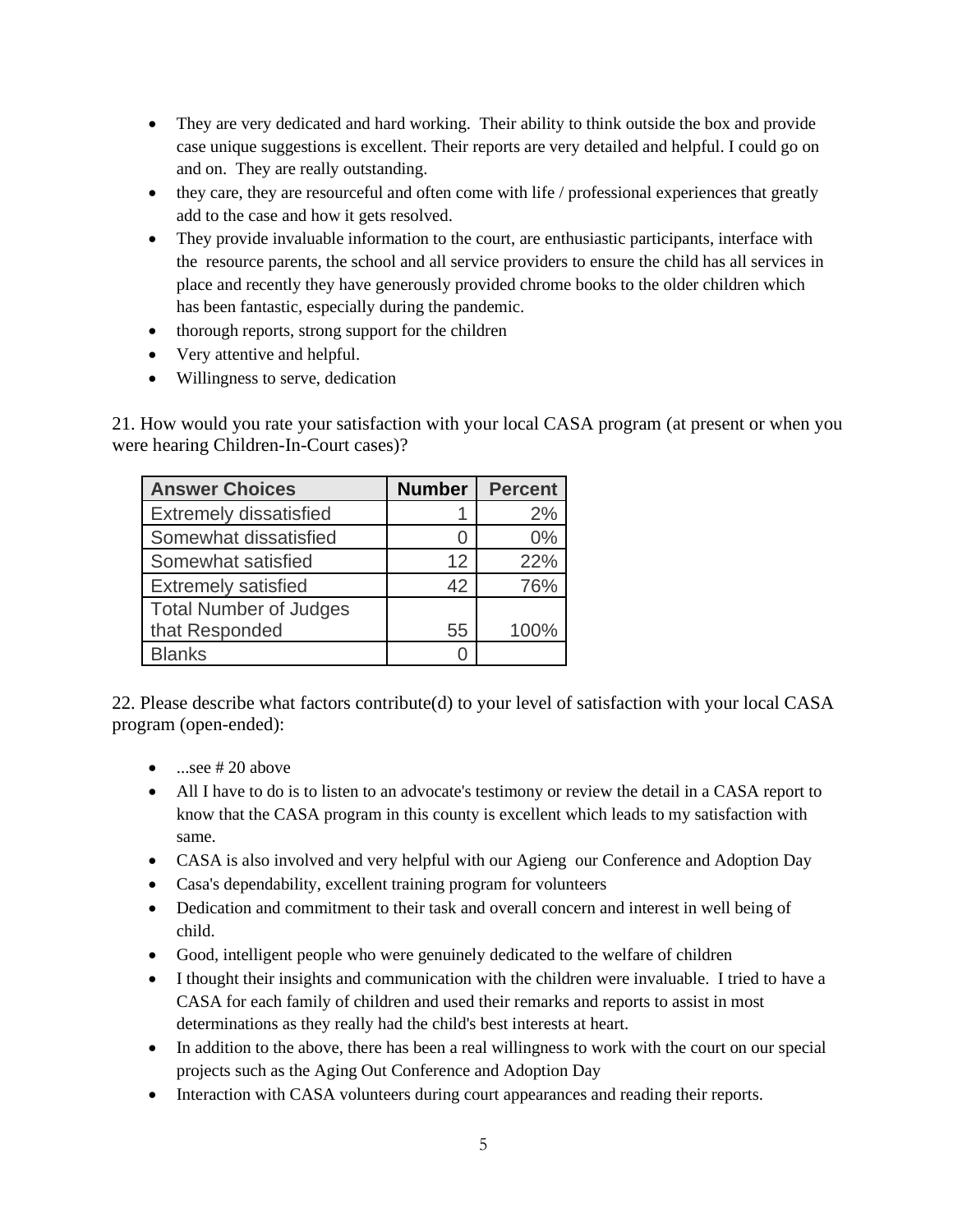- My only slight hesitation is that some CASA workers lacked neutrality and always deferred to the Division. Those who did not defer to the Division were the most helpful to me.
- Our CASA representatives are fantastic and caring. They are just overshadowed by other professionals.
- Please see above.
- Please see my prior answer.
- Preparation, concern and commitment to the children
- same CASA management is excellent in [REDACTED] County
- same as above
- Same reasons as in Q20
- See above #20
- See above comments
- See response to #20 above.
- The CASAs are well-trained, their reports are thorough, they attend hearings faithfully, their supervisor is almost always present, and their director is in touch with the CIC judges to discuss any matters of mutual concern.
- The director is very dynamic and engaged with her volunteers and the court. She actively recruits personnel, and also has helped with monetary needs for the children in DCPP care.
- The program is well organized from the top down.
- Their level of training and their backgrounds.
- They are always willing to take on a case, they are extremely helpful when there are a lot of siblings
- They as a group are truly committed to there work
- They do an excellent job.
- they have helped make a difference in a few cases
- Very organized good communication among stakeholders.
- Very reliable, professional and effective.
- Very responsive. Always willing to help out where possible.
- Very well organized and administered.

## *Questions 23 through 26 ask for any recommendations you may have related to CASA.*

23. In what areas do you feel that additional CASA volunteer training is needed? (open-ended)

- Although few and far between, I have found that volunteers can become biased toward the resource parents, since they interact with them on a regular basis as opposed to biological parents. I have found this especially with younger children where the resource parents hope to adopt. Perhaps additional training in just being aware of that dynamic.
- Better training in selection of CASA advocates.
- bi-lingual Spanish speaking
- CASA should not seek to enter every case as the circumstances of duplicative care (service similar to the LG and DCPP) can be destabilizing itself. But where there is an open question, the court should have CASA as an option.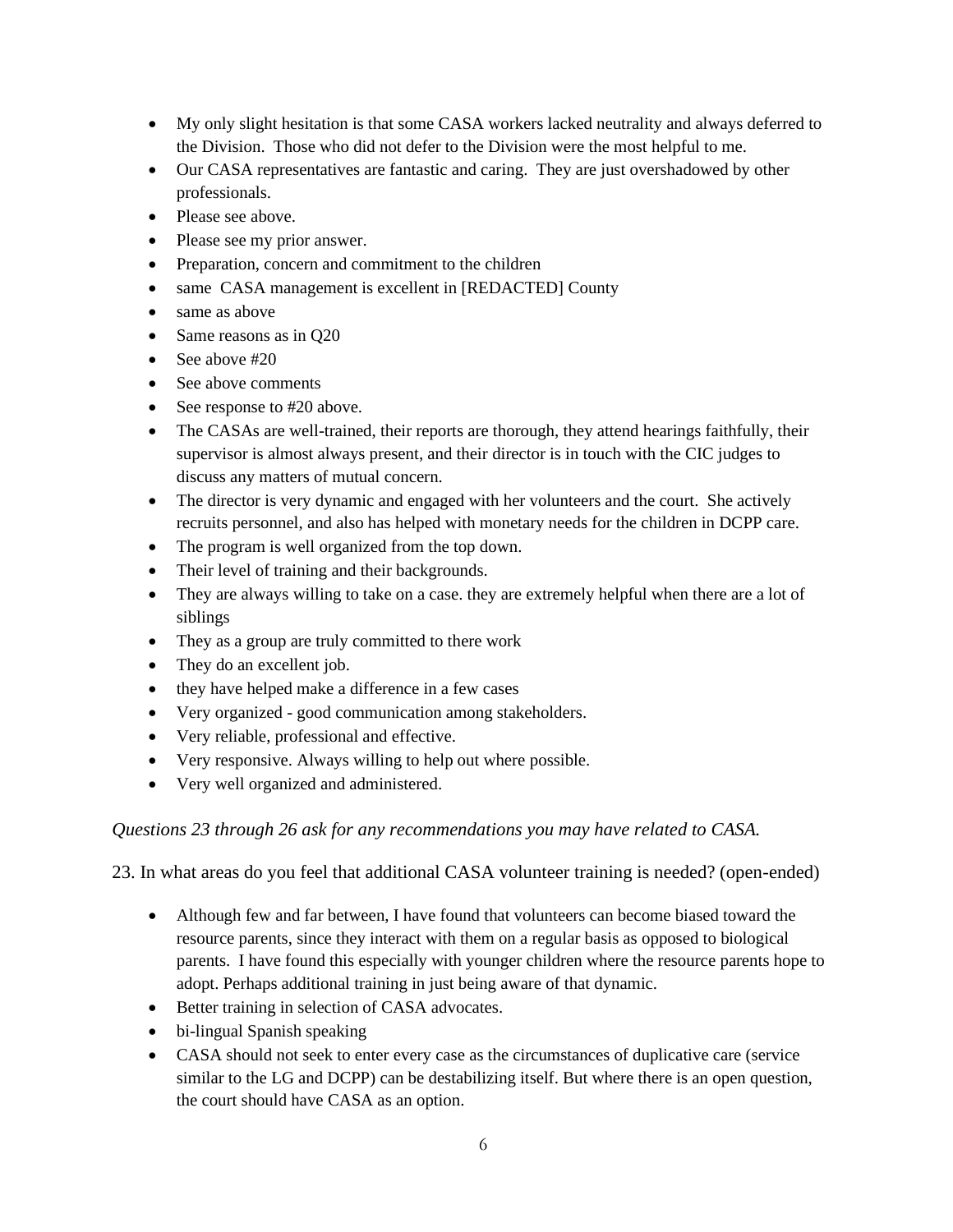- Communication with parents.
- Dealing with minority/children and families of color
- Do not feel qualified to answer at this time as I have only been on the CIC bench for a fairly short period of time.
- Further reinforcement of the valuable role they play and appropriate boundaries
- I cannot think of anything.
- I do not believe that additional CASA training is needed.
- I do not know enough about the training program to make any valuable recommendations.
- I found the CASA volunteers to be provided with excellent training and close oversight by the CASA staff.
- In understanding that their role in interacting with the court is to give the court information and offer suggestions--- not to advocate as if they are attorneys
- $\bullet$   $\mathbf{n}/\mathbf{a}$
- no opinion.
- None
- None
- None
- None that i see.
- not sure what training they get
- Occasionally a CASA doesn't understand the limitations of their role and the limitations of what the court can and should do. I do not appreciate a CASA telling me what must be in my order.
- Our volunteers are well trained.
- Overall training is helpful .
- Particularly in sexual abuse cases
- Report writing and testifying.
- Report writing for some could be better. Consider a standard report form, that could be filled out on line.
- Reviews of procedural requirements to avoid some confusion
- The CASA program in [REDACTED] County is extremely good.
- the limits on the court in ordering the division to accomplish certain things
- Their role during court proceedings. Many workers appear timid and do not voluntarily participate unless called upon by the court.
- They seem adequately trained
- They should be made to realize the court wants to hear from them. They are, at times, intimidated by counsel.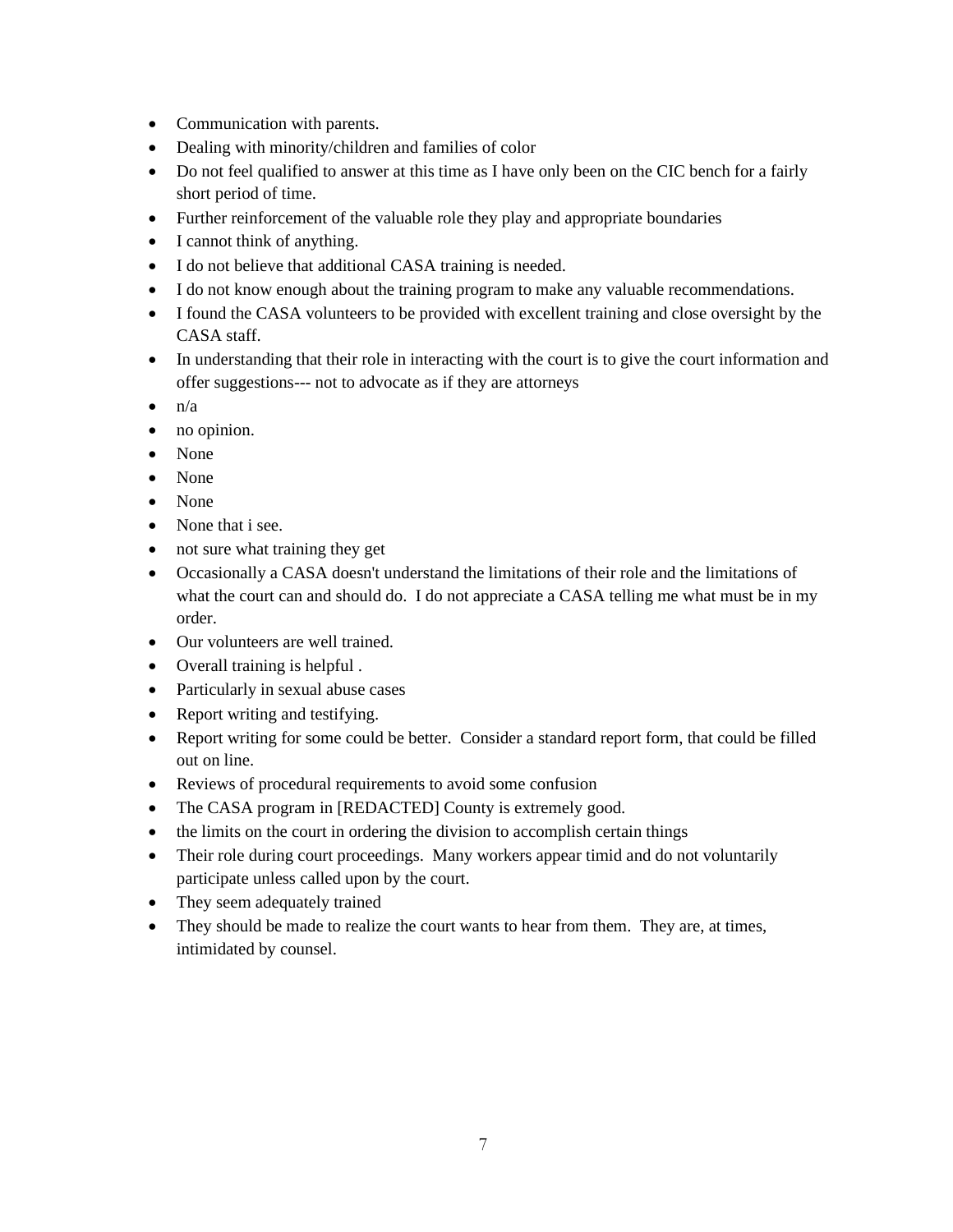24. Would you or your staff benefit from additional information about the CASA program

| <b>Answer Choices</b>              | <b>Number</b> | <b>Percent</b> |
|------------------------------------|---------------|----------------|
| Yes                                | 14            | 26%            |
| No                                 | 40            | 74%            |
| <b>Total Number of Judges that</b> |               |                |
| Responded                          | 54            | 100%           |
| <b>Blanks</b>                      |               |                |

25. If yes, in what subject area(s)? (open-ended)

- casa's mission statement and personal goals of the organization
- Currently serve in another division.
- General information.
- I suppose training materials being provided to all judges would be helpful.
- If CASA representatives believe that its advocates can offer more assistance than they already do, or that the Court is not using the information provided to the extent representatives believe is appropriate, I would like to hear from them.
- Maybe some "success" stories of CASA's involvement
- n/a I think our CASA supervisors do an excellent job in keeping us informed of their programs
- services available
- The director contacted me as soon as I went on recall and was assigned to CIC. She met with me, gave me an overview of the program and is always available for questions.
- their training
- Thoughts to expanding CASA as an additional resource to the Court in high conflict cases where there are little , if any, other resources.
- what training do they receive?

26. Please share any other comments you may have about CASA, the advocates, or your decisionmaking process: (open-ended)

- a very nice and caring group of people
- CASA does a great job for the children.
- CASA plays an essential role in the lives of children in placement. However, I wish advocates were similarly available in other cases where children are not in placement but have dire needs that could be ameliorated by CASA.
- I always appreciated hearing from CASA. They filled in a big gap not covered by the other stakeholders, who by necessity had to focus on legal issues. My biggest concern was the too rapid turnover of the volunteers.
- I am very pleased with our CASA program. They are very helpful to the court in may different areas. I find they are especially helpful in the areas of education.